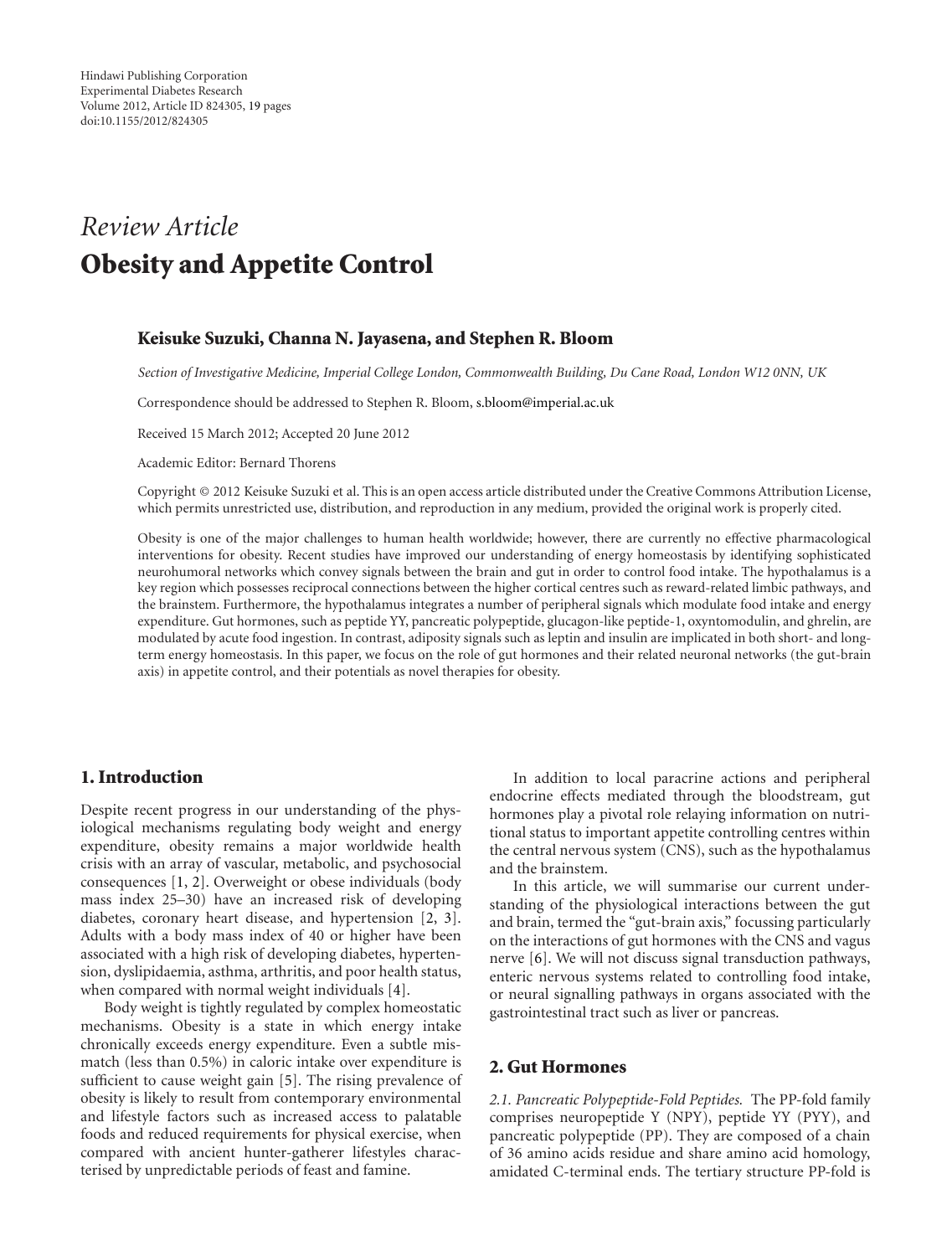U shaped with an extended polyproline helix and an *α* helix connected by a *β* turn [\[7\]](#page-10-7). In addition, a hairpin-like PP-fold motif is vital for receptor binding. PYY and PP are secreted from gastrointestinal tract, whereas NPY is predominantly, widely distributed in CNS [\[8\]](#page-10-8). This family acts via G proteincoupled receptors; Y1, Y2, Y4, Y5, and Y6 [\[9](#page-10-9)].The Y3 receptor has not yet been cloned, and the Y5 receptor has been found as a nonfunctional truncated form.

*2.2. Peptide Tyrosine Tyrosine (PYY).* PYY is an appetite suppressing hormone, which was isolated originally from porcine upper small intestine [\[8](#page-10-8)]. Its name is derived from its characteristic tyrosine (Y) residues at both the C and N terminals. PYY is released from the L cells of the distal gut in response to ingested nutrients with two other gut hormones, GLP-1 and OXM. PYY immunoreactivity is highest in the rectum, and decreases proximally to low levels in the duodenum and jejunum. PYY immunoreactivity is also found in the CNS regions such as the hypothalamus, medulla, pons, and spinal cord [\[10\]](#page-10-10). Two endogenous circulating forms,  $PYY_{1-36}$  and  $PYY_{3-36}$ , are synthesized within the gut.  $PYY_{1-36}$ is the biologically active major circulating form, which is produced by cleavage of the N-terminal tyrosine-proline residues from  $PYY_{1-36}$  by the enzyme dipeptidyl-peptidase IV (DPP-IV) [\[11](#page-10-11)].  $PYY_{1-36}$  has affinity to all Y receptors, while  $PYY_{3-36}$  acts mainly via the high-affinity hypothalamic Y2 receptor.

The PYY secretion pattern suggests a role in satiety. Circulating PYY concentrations are low in fasted state and increase rapidly following a meal with a peak at 1-2 hours and remain elevated for several hours [\[12\]](#page-10-12). PYY release is increased in proportion to calorie intake [\[12](#page-10-12)]. PYY may have a role in the pathogenesis of a number of anorectic conditions such as inflammatory bowel disease, steatorrhea, tropical sprue, and cardiac cachexia, since plasma PYY levels are elevated in patients with these conditions [\[13–](#page-10-13) [15](#page-11-0)]. Peripheral  $PYY_{3-36}$  administration shows a reduction in food intake and body weight gain in rats [\[16\]](#page-11-1). In both lean and obese human subjects, intravenous administration of PYY3–36 reduces appetite and food intake [\[16,](#page-11-1) [17\]](#page-11-2) with observed plasma  $PYY_{3-36}$  levels similar to the physiological levels after a meal; this data suggests that the physiological effect of PYY is to suppress food intake. Of note, no nausea was reported in subjects following  $PYY_{3-36}$  administration. This suggests that, unlike leptin, the sensitivity of subjects to PYY is preserved in obese subjects. Some investigators failed to show an anorectic effect of PYY, possibly due to inadequate acclimatization of control and treated animals [\[18](#page-11-3)].

The "ileal brake" is the negative feedback mechanism in which the presence of nutrients into the colon inhibits motility and transit of further nutrients within the upper gastrointestinal tract [\[19](#page-11-4)]. Fat is known to be the most potent trigger of the ileal brake. GLP-1 and PYY may contribute to this phenomenon [\[20\]](#page-11-5).

PYY has been reported to regulate energy expenditure, delay gastric emptying, reduce acid secretion, and inhibit gallbladder contraction and pancreatic exocrine secretions [\[21,](#page-11-6) [22](#page-11-7)]. Circulating PYY levels are low in obese subjects [\[17,](#page-11-2) [23](#page-11-8)], and they are higher in patients with anorexia nervosa when compared with control subjects [\[24\]](#page-11-9). Studies of circulating levels of PYY in obese and lean people have yielded inconsistent results [\[25,](#page-11-10) [26\]](#page-11-11); however, a blunted postprandial rise in PYY in obese subjects suggests a possible association with impaired postprandial satiety during obesity [\[21\]](#page-11-6).

PYY3–36 exerts anorectic effects via a direct action in the hypothalamic arcuate nucleus (ARC). Peripheral administration of  $PYY_{3-36}$  increases c-fos expression (a marker of neuronal activation) in the ARC and direct injection of PYY<sub>3-36</sub> into the ARC inhibits food intake. This effect is likely to be mediated through the Y2 receptor since the anorectic effect of peripheral PYY3–36 administration is blocked in Y2 receptor-null mice, and intraarcuate injection of a Y2 receptor selective agonist also supresses food intake [\[16\]](#page-11-1). Although conflicting results have been reported [\[27\]](#page-11-12), the vagal-brainstem may also signal the actions of PYY on food intake. Two independent laboratories have observed that vagotomy abolishes anorexia c-fos activation following peripheral PYY3–36 administration [\[28](#page-11-13), [29](#page-11-14)].

In contrast to the anorectic effects observed by peripheral and intraarcuate  $PYY_{3-36}$  administration, direct administration of  $PYY_{3-36}$  into the third ventricle of the brain [\[30](#page-11-15)] or paraventricular nucleus (PVN) [\[31](#page-11-16)] increases in food intake. This paradoxical action may be explained by considering that such effects might be endogenously mediated by the orexigenic CNS-distributed peptide, NPY, through an action on Y1 receptor and Y5 receptors [\[32](#page-11-17)]. PYY may also act in the brain areas other than the hypothalamus and brainstem. In a clinical study using functional MRI by Batterham et al.  $[33]$  $[33]$ ,  $PYY_{3-36}$  infusion modulated neural activity within corticolimbic and higher cortical brain regions.

Exogenous PYY<sub>3-36 NH<sub>2</sub> and exendin-4, a GLP-1 receptor</sub> agonist, have synergistic effects to suppress food intake in mice [\[34\]](#page-11-19). Furthermore a recent study utilizing functional MRI by De Silva et al. [\[35](#page-11-20)] showed that coadministration of  $PYY_{3-36}$  and GLP-1<sub>7-36 amide</sub> to fasted human subjects results in similar reductions in subsequent energy intake and brain activity, as observed physiologically following feeding.

Neuropeptide Y2 receptors have cardiovascular effects in addition to their metabolic effects. Y2 agonism is implicated in the pathogenesis of hypertension in hypertensive rats [\[36\]](#page-11-21). Nordheim and Hofbauer [\[37](#page-11-22)] reported that Y2 receptor stimulation by  $PYY_{3-36}$  demonstrated cardiovascular effects of endogenous NPY in rats on different dietary regimens. In food-restricted rats, PYY<sub>3-36</sub> increased mean arterial pressure and heart rate, whereas  $PYY_{3-36}$  did not influence mean arterial pressure and heart rate in high-fat diet rats. However, human studies thus far have not demonstrated any hypertensive changes as a result of PYY administration.

*2.3. Pancreatic Polypeptide (PP).* PP is secreted from PP cells in the pancreatic islets of Langerhans in response to a meal. Anorectic effects of PP are thought to be mediated by directly through the Y4 receptor in the brainstem and hypothalamus. In addition, it may act also via the vagus nerve, as the anorectic effects of PP are abolished by vagotomy in rodents [\[38\]](#page-11-23). PP has a high affinity for the Y4 receptor, of which expression is found in the area postrema (AP), nucleus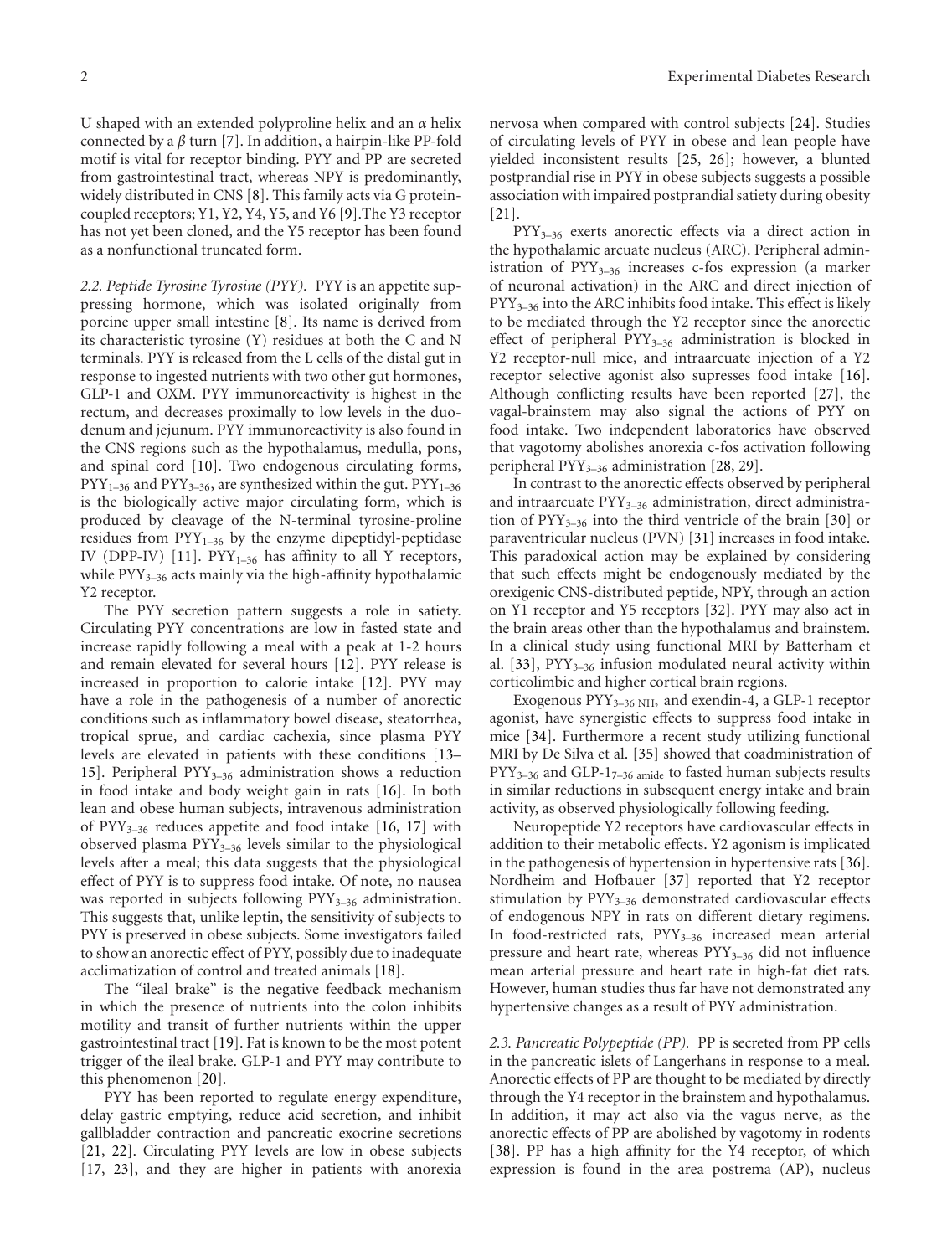of the tractus solitarius (NTS), dorsal motor nucleus of vagus (DVN), ARC, and PVN [\[39](#page-11-24)]. An autoradiography study also identified saturable PP binding sites at the interpeduncular nucleus, AP, NTS, and DVN [\[40\]](#page-11-25). Like PYY, paradoxical effects on food intake are observed following PP injection, depending on its route of administration. In contrast to the anorectic effects observed with peripheral PP administration, central PP administration stimulates food intake [\[41\]](#page-11-26). Although the exact mechanism of this phenomenon is unclear, these differential effects may be mediated by activation of distinct populations of receptors. PP also has other physiological effects, such as delaying gastric emptying, attenuating pancreatic exocrine secretion, and inhibiting gallbladder contraction [\[42](#page-11-27)].

Plasma PP levels show diurnal variations: lowest levels are observed in the early morning and highest in the evening. The release of postprandial PP is biphasic. Circulating PP concentrations increase after a meal in proportion to the caloric intake, and increased levels remain for up to 6 hours postprandially [\[43\]](#page-11-28). Circulating PP levels seem to be inversely proportional to adiposity; higher levels are reported in subjects with anorexia nervosa [\[44](#page-11-29)]. Some, but not all [\[45,](#page-11-30) [46\]](#page-11-31), studies have demonstrated significant reductions in circulating levels of PP in obese subjects [\[47,](#page-12-0) [48\]](#page-12-1). Furthermore, obese patients with Prader-Willi syndrome (PWS) have been reported to have reduced PP release both basally and postprandially [\[49](#page-12-2)].

In mice, acute and chronic peripheral PP administration results in reduced food intake. In leptin-deficient *ob/ob* mice, repeated intraperitoneal PP injection decreases body weight gain and improves insulin resistance and hyperlipidaemia [\[38\]](#page-11-23). Furthermore, transgenic mice overexpressing PP have reduced food intake when compared with wild-type controls [\[50\]](#page-12-3). In normal-weight human subjects, intravenous infusion of PP achieved three times higher circulating PP concentrations when compared with postprandial levels in the same subjects after a buffet lunch (which reduced food intake by 25% over 24 hours) [\[51\]](#page-12-4). Furthermore, twice-daily infusion of PP in volunteers with PWS resulted in a 12% reduction in food intake [\[52](#page-12-5)]. Agonists to the Y4 receptor designed to mimic the actions of PP have been developed and are under further investigation as potential novel therapies for obesity.

*2.4. Proglucagon-Derived Peptides.* The proglucagon gene is expressed in the pancreas, in the L-cells of the small intestine and in the NTS of the brainstem [\[53](#page-12-6), [54\]](#page-12-7). GLP-1, GLP-2, OXM, and glucagon are proglucagon-derived peptides. Glucagon is the main product in the pancreas, whereas OXM, GLP-1, and GLP-2 are the major products in the brain and intestine [\[55](#page-12-8)].

*2.4.1. Glucagon-Like Peptide-1 (GLP-1).* GLP-1 is cosecreted with PYY from the L cells in the intestine in response to nutrient ingestion. GLP-1 has two biologically active forms,  $GLP-1_{7-37}$  and  $GLP-1_{7-36 \text{ amide}}$ . The latter truncated form is the major circulating form in humans, although both active isoforms of GLP-1 have equivalent potency [\[56\]](#page-12-9). In addition,  $GLP-1_{7-36 \text{ amide}}$  is distributed within the CNS. Immunoreactive neurons for  $GLP-1_{7-36 \text{ amide}}$  are located

in the PVN, DMN, NTS, dorsal vagal complex (DVC), pituitary, and thalamus [\[57](#page-12-10)]. GLP-1 receptor mRNA is distributed throughout the rostrocaudal hypothalamus, with dense accumulation in the ARC, PVN, and supraoptic nuclei [\[58\]](#page-12-11). While peripheral administration of GLP-1 in rats leads to increased c-fos expression in the ARC [\[28](#page-11-13)], intracerebroventricular (ICV) administration results in increased cfos expression in the PVN, NTS, and AP [\[59](#page-12-12)]. Ascending NTS-PVN projections contain GLP-1 [\[60\]](#page-12-13) are implicated in controlling food intake. In the CNS, leptin receptor (Ob-Rb) was expressed in GLP-1-containing neurons in the NTS in animals and leptin activated GLP-1 containing neurons in the NTS [\[61](#page-12-14)]. Signals arising from the hepatoportal GLP-1R promote glucose clearance, which are independent of changes in insulin secretion [\[62](#page-12-15), [63](#page-12-16)].

GLP-1 exerts its effect by activation of the GLP-1R to stimulate *adenylyl cyclase* activity and thereby *cAMP* production [\[64\]](#page-12-17). GLP-1R is widely distributed particularly in the brain, gastrointestinal tract, and pancreas [\[64,](#page-12-17) [65\]](#page-12-18). In the brain, binding sites for GLP-1Rs have been found in the hypothalamus, striatum, brainstem, substantia nigra, and subventricular zone among other structures [\[64](#page-12-17), [66\]](#page-12-19). GLP-1Rs are present on both glia and neuronal cell types [\[66\]](#page-12-19). In addition, GLP-1Rs are expressed in the nodose ganglion [\[67\]](#page-12-20). Furthermore bilateral subdiaphragmatic total truncal vagotomy or brainstem-hypothalamic pathway transetioning abolishes the suppressing actions of GLP-1 on food intake [\[28\]](#page-11-13); this suggests that the vagus contributes to the actions of GLP-1 on food intake.

Circulating GLP-1 levels rise postprandially and fall in the fasted state. Recent evidence also suggests that GLP-1 levels rise in anticipation of a meal [\[68\]](#page-12-21). GLP-1 not only reduces food intake, but also suppresses glucagon secretion and delays gastric emptying [\[69](#page-12-22)]. Intravenous administration of GLP-1 is associated with a dose-dependent reduction of food intake in both normal weight and obese subjects [\[70\]](#page-12-23), although obese subjects may be less responsive [\[64\]](#page-12-17).

GLP-1 possesses a potent incretin effect in addition to its anorectic action; it stimulates insulin secretion in a glucosedependent manner following ingestion of carbohydrate. However, its use as obesity treatment was limited for many years by its short plasma half-life of 1-2 minutes [\[71](#page-12-24)], which is partly attributed to enzymatic degradation by DPP-IV and renal clearance that rapidly inactivate and remove GLP-1 from plasma circulation [\[72,](#page-12-25) [73](#page-12-26)]. Continuous subcutaneous infusion of GLP-1 to patients with type 2 diabetes for 6 weeks reduces appetite, and body weight, and improves glycaemic control [\[74\]](#page-12-27). However, DPP-IV-resistant analogues of GLP-1 have been developed. Exendin-4 (exenatide), a naturally occurring peptide originally isolated from the saliva of the Gila monster lizard, is a DPP-IV-resistant GLP-1R agonist [\[75\]](#page-12-28). Exenatide improves glycaemic control and decreases body weight in patients with type 2 diabetes. [\[76](#page-12-29)]. GLP-1 possesses trophic effects on pancreatic beta cells in animal models [\[77\]](#page-12-30). GLP-1 and exendin-4 have been recently shown to promote cellular growth and reduce apoptosis in nervous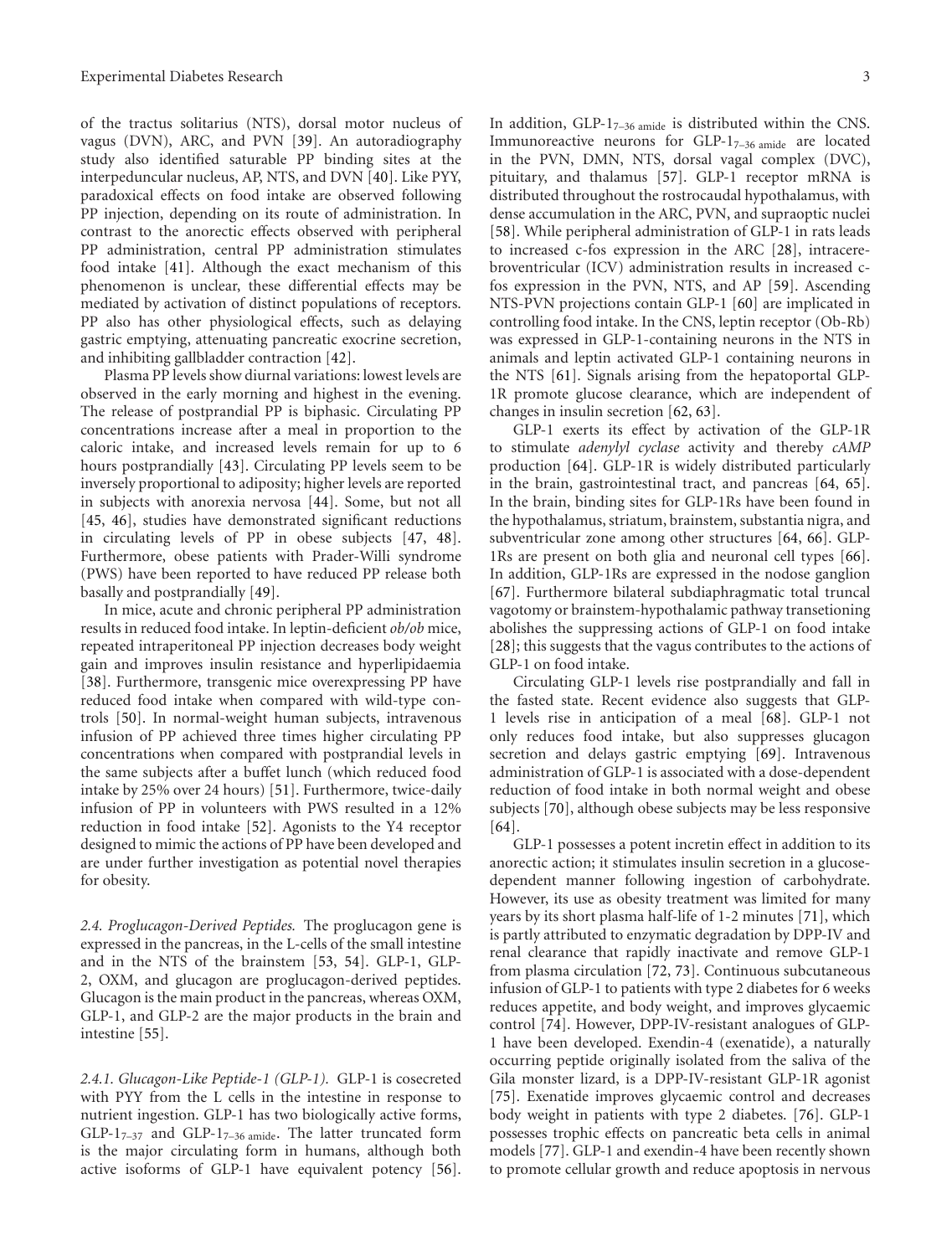tissues [\[78\]](#page-13-0), but trophic effects on pancreatic beta cells have not been demonstrated clinically in human subjects. GLP-1 agonists are, therefore, a good example of how research in this area has been translated into clinical practice. A three-year duration of treatment with exenatide has been reported to improve beta cell function; however, when adjusting for weight loss associated with exenatide therapy, this effect remains speculative [\[79\]](#page-13-1). DPP-IV inhibitors, such as sitagliptin and vildagliptin, which are licensed for the treatment of type 2 diabetes, do not result in decrease in body weight. This may be explained by considering that DPPIV is also involved in the modification of other gut hormones such as PYY, and cytokines which may have opposite effects to GLP-1 [\[80](#page-13-2)].

GLP-1-based therapies are promising novel treatments for type 2 diabetes, however, long-term outcome data are not yet available. The reported side effects of GLP-1 agonists are nausea and vomiting. Animal safety studies with liraglutide have identified C-cell carcinoma of the thyroid. Acute pancreatitis has been reported in humans treated with liraglutide or exenatide [\[81\]](#page-13-3). Further outcome data will, therefore, be important in confirming the long-term safety of GLP-1-based therapies.

*2.4.2. Oxyntomodulin (OXM).* OXM is a 37-amino acid peptide originally isolated from porcine jejunoileal cells and is found to show glucagon-like activity in the liver [\[82\]](#page-13-4). OXM is another product of the proglucagon gene and is cosecreted with GLP-1 and PYY by the L-cells of the distal gastrointestinal tract, in response to ingested food and in proportion to caloric intake [\[83\]](#page-13-5). OXM has anorectic effects and shows incretin activity with a much lower potency when compared with GLP-1 [\[84\]](#page-13-6). OXM also inhibits gastric acid secretion and delays in gastric emptying [\[85](#page-13-7)].

Administration of OXM is associated with decreased food intake and increases energy expenditure in both rodents and humans [\[86](#page-13-8)[–88\]](#page-13-9). The anorectic effect of OXM is blocked by the GLP-1R antagonist, exendin<sub>9–39</sub> [\[89\]](#page-13-10), and is not observed in GLP-1R null mice [\[90](#page-13-11)]; this suggests that the anorectic effects of OXM may be mediated by the GLP-1R. However, OXM has relatively low *in vitro* affinity for the GLP-1R which is 50 folds lower than the affinity of GLP-1 for GLP1R, despite the anorectic potency of OXM being comparable to the potency of GLP-1 [\[91](#page-13-12)]. Several actions of OXM seem independent of the GLP-1R [\[87](#page-13-13), [92](#page-13-14), [93\]](#page-13-15); the cardiovascular effects of OXM are preserved in GLP-1R knockout mice [\[92\]](#page-13-14). These data suggest that a further receptor through which OXM mediates its anorectic effect has yet to be identified. Furthermore, direct administration of the GLP-1R antagonist, exendin<sub>9-39</sub>, to the ARC fails to inhibit the anorectic effects of OXM but inhibits that of GLP-1 [\[87](#page-13-13)]. Like GLP-1, OXM is inactivated by DPP-IV. OXM analogues resistant to DPP-IV degradation are being developed as potential obesity treatments [\[94\]](#page-13-16).

*2.4.3. Glucagon.* The role of glucagon in glucose homeostasis is well established; glucagon is produced by alpha cells of the pancreatic islets and increases glucose concentration in response to hypoglycaemia. Glucagon enhances the body's physiological response to stress, by increasing energy expenditure [\[95,](#page-13-17) [96\]](#page-13-18). However, glucagon administration also decreases food intake, possibly by modulating vagal tone and gastric emptying [\[97](#page-13-19), [98\]](#page-13-20). Schulman et al. [\[99](#page-13-21)] reported that glucagon reduces food intake and body weight but caused hyperglycemia. However, the administration of the dual agonists stimulating both glucagon and GLP-1 receptors achieved improvement of diet-induced obesity and glucose intolerance [\[100](#page-13-22), [101](#page-13-23)]. It is, therefore, plausible that dual agonism of glucagon and GLP-1 receptors may offer novel targets for antiobesity treatment.

*2.5. Ghrelin.* Ghrelin was identified originally as an endogenous ligand for the growth hormone secretagogue receptor (GHS-R) in rat stomach [\[102\]](#page-13-24). Ghrelin comprises a chain of 28 amino acids with esterification of the hydroxyl group of the third serine residue by octanoic acid, and it is the only known orexigenic gut hormone. Ghrelin is principally secreted from X/A-like cells within gastric oxyntic glands [\[103\]](#page-13-25). In keeping with this, gastrectomy results in an 80% reduction of plasma ghrelin levels; the remainder is secreted from the intestine, pancreas, pituitary, and colon [\[104\]](#page-13-26). Ghrelin also acts as a neurotransmitter, being expressed within the ARC and periventricular area of the hypothalamus [\[102,](#page-13-24) [105\]](#page-13-27).

Serum ghrelin levels are increased by fasting and decreased by refeeding or oral glucose administration, but they are not decreased by water ingestion [\[106\]](#page-13-28). In rats, ghrelin levels show a diurnal pattern, with the bimodal peaks occurring before dark and light periods [\[107\]](#page-13-29). In humans, ghrelin levels have a diurnal rhythm which is identical to the diurnal rhythm of leptin, with both hormones rising throughout the day to a zenith at 0100 h, then falling overnight to a nadir at 0900 h [\[108](#page-13-30)].

Levels of circulating ghrelin rise preprandially and fall rapidly in the postprandial period [\[108](#page-13-30)]. Both central and peripheral administration of ghrelin increase food intake and body weight along with a reduction in fat utilisation in rodents [\[106,](#page-13-28) [109\]](#page-14-0). Negative correlations between circulating ghrelin levels and body mass index are found in human. Fasting plasma levels of ghrelin are reported to be high in patients with anorexia nervosa [\[110\]](#page-14-1) and subjects with dietinduced weight loss [\[111](#page-14-2)]. In contrast, obese subjects show a less marked drop in plasma ghrelin after meal ingestion [\[112\]](#page-14-3). In patients with heart failure, increased levels of plasma ghrelin are reported in cachectic patients when compared with noncachectic patients [\[113\]](#page-14-4). Furthermore, in patients with PWS, elevated circulating ghrelin levels are found, when compared with individuals with nonsyndromic forms of obesity [\[114](#page-14-5)].

Ghrelin mediates its orexigenic action via stimulation of NPY/agouti-related peptide (AgRP) coexpressing neurons within the ARC of hypothalamus. Peripheral administration of ghrelin increases c-fos expression in the ARC NPY/AgRP neurons [\[115\]](#page-14-6) and ablation of both AgRP and NPY neurons completely abolishes the orexigenic effect of ghrelin [\[116\]](#page-14-7). The brainstem and vagus nerve may also contribute to the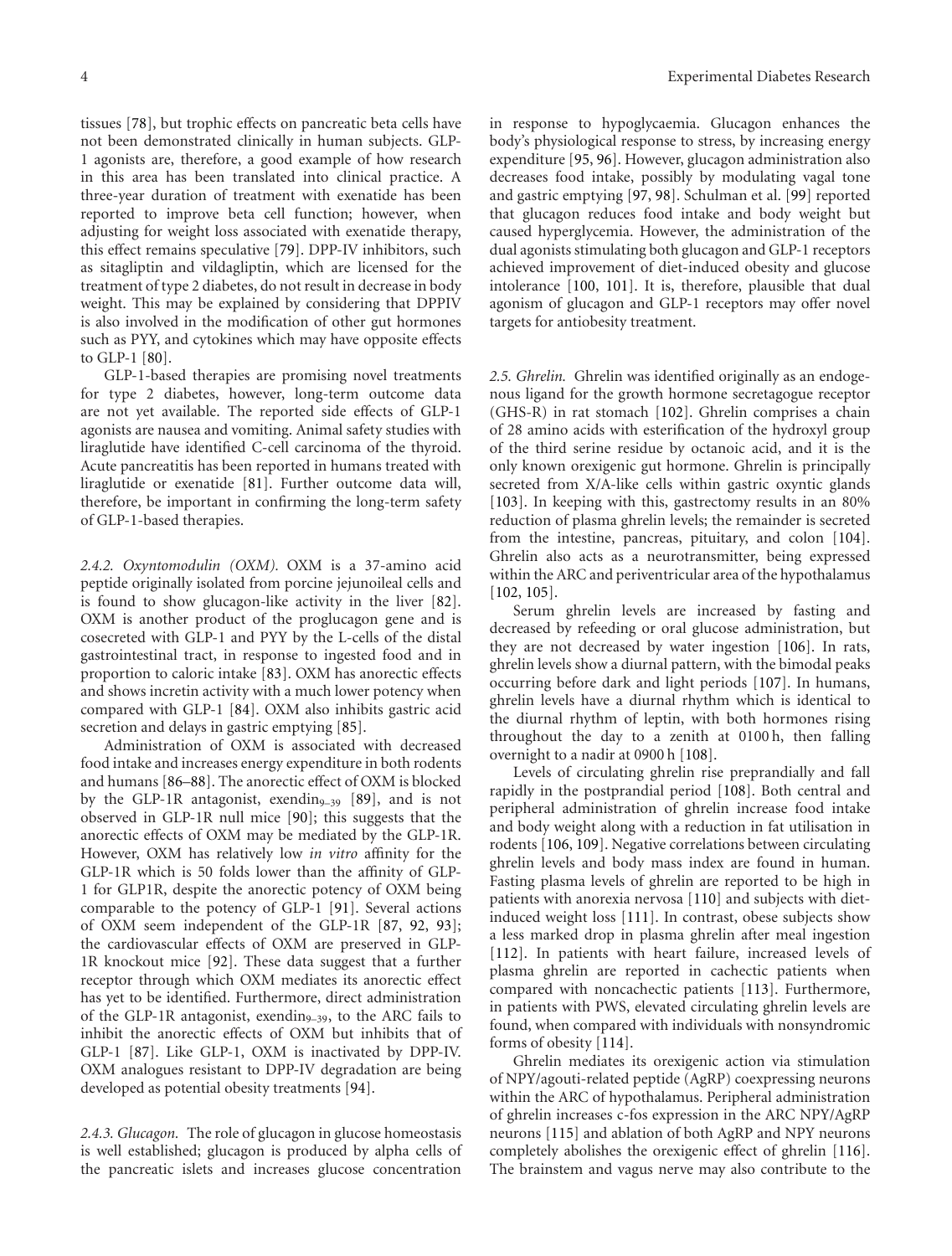effects of ghrelin on food intake. ICV injection of ghrelin induces c-fos expression in the NTS and AP [\[117](#page-14-8)]. GHS-R is found to be expressed in the vagus nerve. Furthermore, blockade of gastric vagal afferents in rats abolishes ghrelininduced feeding and prevents the ghrelin-induced rise in cfos expression within the ARC [\[118](#page-14-9)]. In addition to its potent orexigenic property, ghrelin also increases gastric motility, upstimulates the hypothalamo-pituitary-adrenal axis, and possesses cardiovascular effects such as vasodilatation and enhanced cardiac contractility [\[104\]](#page-13-26).

Ghrelin may promote food intake in part by enhancing the hedonic responses to food cues, which is demonstrated by the recent study by Malik et al. [\[119\]](#page-14-10). In their study, functional MRI was performed during exposure to food pictures, and the study results demonstrated increased activation in the amygdala, orbitofrontal cortex, anterior insula, and striatum, during intravenous infusion of ghrelin.

*2.6. Obestatin.* Obestatin is a 23-amino acid peptide hormone which is derived from posttranslational cleavage of preproghrelin, and released from the stomach [\[120\]](#page-14-11). In contrast to ghrelin which has orexigenic properties, obestatin may have anorectic effects by decreasing food intake, delaying gastric emptying, and reducing body weight in rodents [\[121\]](#page-14-12). However, the potential anorectic of obestatin remains controversial, since other investigators have failed to demonstrate effects on food intake in lean or obese rodents [\[122\]](#page-14-13).

*2.7. Cholecystokinin (CCK).* CCK was the first gut hormone found to be implicated in appetite control [\[123\]](#page-14-14). CCK is secreted postprandially by the I cell of the small intestine into circulation [\[124\]](#page-14-15), with a short plasma half-life of a few minutes. Plasma CCK levels rise within 15 minutes after meal ingestion [\[124](#page-14-15)]. Infusion of C-terminal octapeptide of CCK decreased food intake in 12 lean men [\[125\]](#page-14-16). However, intermittent prandial CCK infusion reduces meal size in rats but causes a compensatory increase in meal frequency [\[126\]](#page-14-17). A 2-week continuous intraperitoneal infusion of CCK failed to suppress food intake at any time point [\[127\]](#page-14-18). Other physiological functions of CCK include stimulating the release of enzymes from the pancreas and gall bladder, promoting intestinal motility, and delaying gastric emptying. There are two CCK receptor subtypes known; CCK1 and CCK2 receptors, previously classified as CCK A and CCK B. The anorectic action of CCK appears to be mostly mediated via CCK1 receptors on the vagal nerve [\[128,](#page-14-19) [129](#page-14-20)]. CCK 1 and 2 receptors are widely distributed in brain including the brainstem and hypothalamus [\[130\]](#page-14-21).

Some studies suggest that leptin and CCK may interact synergistically to induce short-term inhibition of food intake and long-term reduction of body weight [\[131\]](#page-14-22). Leptindeficient mice are insensitive to the meal-terminating effect of CCK administration. Furthermore, leptin signalling pathways to brain are dampened in the absence of interaction with CCK release after a meal or in the setting of CCK-A receptor blockade [\[132\]](#page-14-23).

*2.8. Amylin.* Amylin is *coreleased* with insulin in response to meal ingestion, and it may function as an anorectic hormone. Circulating levels of amylin are found to be higher in obese than lean subjects [\[133](#page-14-24), [134](#page-14-25)]. Administration of amylin is associated with reduced food intake and body weight [\[135\]](#page-14-26). The anorectic effects of amylin may be mediated by modulating activity of the serotonin, histamine, and dopaminergic system in the brain as well as inhibition of NPY release [\[133\]](#page-14-24). Administration of pramlintide, a synthetic analogue of human amylin, improves glycaemic control and causes weight loss in type 2 diabetes patients using insulin [\[136](#page-14-27)]. Therefore, amylin replacement with pramlintide as an adjunct to insulin has been reported as a novel physiological approach toward improved long-term glycaemic and body weight control in patients with diabetes [\[137\]](#page-14-28).

### **3. Peripheral Adiposity Signals**

*3.1. Insulin.* Circulating levels of insulin and leptin positively correlate with adipose tissue mass within the body. Both insulin and leptin are implicated in the long-term regulation of energy balance. Insulin is synthesized in the ß cells of the pancreas and is secreted rapidly after a meal, with wellcharacterised hypoglycaemic effects [\[138](#page-14-29)]. However, insulin also acts as an anorectic signal within the CNS. ICV administration of insulin results in a dose-dependent suppression of food intake and body weight gain in baboons and rodents [\[139,](#page-14-30) [140](#page-15-0)]. Intrahypothalamic insulin injection to the PVN also results in decreased food intake [\[141](#page-15-1)]. Insulin enters the CNS through a saturable and receptor-mediated transport process [\[142](#page-15-2)]. Insulin receptors are widely expressed in the brain, particularly in hypothalamic nuclei, such as the ARC, DMN, and PVN, which are involved in control of food intake [\[143](#page-15-3)]. Although the mechanism of insulin-mediated anorexia has not been fully elucidated, hypothalamic NPY seems to be involved. ICV administration of insulin inhibits the fasting-induced increase in NPY mRNA expression in the PVN and ARC in rats. This suggests that fasting increases NPY biosynthesis through an ARC-PVN pathway in the hypothalamus via a mechanism which is dependent on low insulin levels [\[144](#page-15-4)].

*3.2. Leptin.* Leptin is the product of the *ob* gene, and it is predominantly secreted by adipocytes with circulating levels proportional to fat mass [\[145\]](#page-15-5). Levels of circulating leptin have a diurnal and pulsatile pattern, with peak levels at night [\[146\]](#page-15-6). Leptin is transported across the BBB by a saturable transporter system [\[147](#page-15-7)], and it exerts its anorectic effect via the ARC, where both NPY/AgRP and pro-opiomelanocortin (POMC)/cocaine- and amphetamine-regulated transcript (CART) neurons express leptin receptors [\[148\]](#page-15-8). Leptin inhibits NPY/AgRP neurons and activates POMC/CART neurons [\[149,](#page-15-9) [150\]](#page-15-10), resulting in reduced food intake [\[149](#page-15-9)] and increased energy expenditure [\[151](#page-15-11)]. The effects of gut satiation signals such as CCK can be amplified by leptin which acts in the CNS, including the ARC in particular [\[152\]](#page-15-12).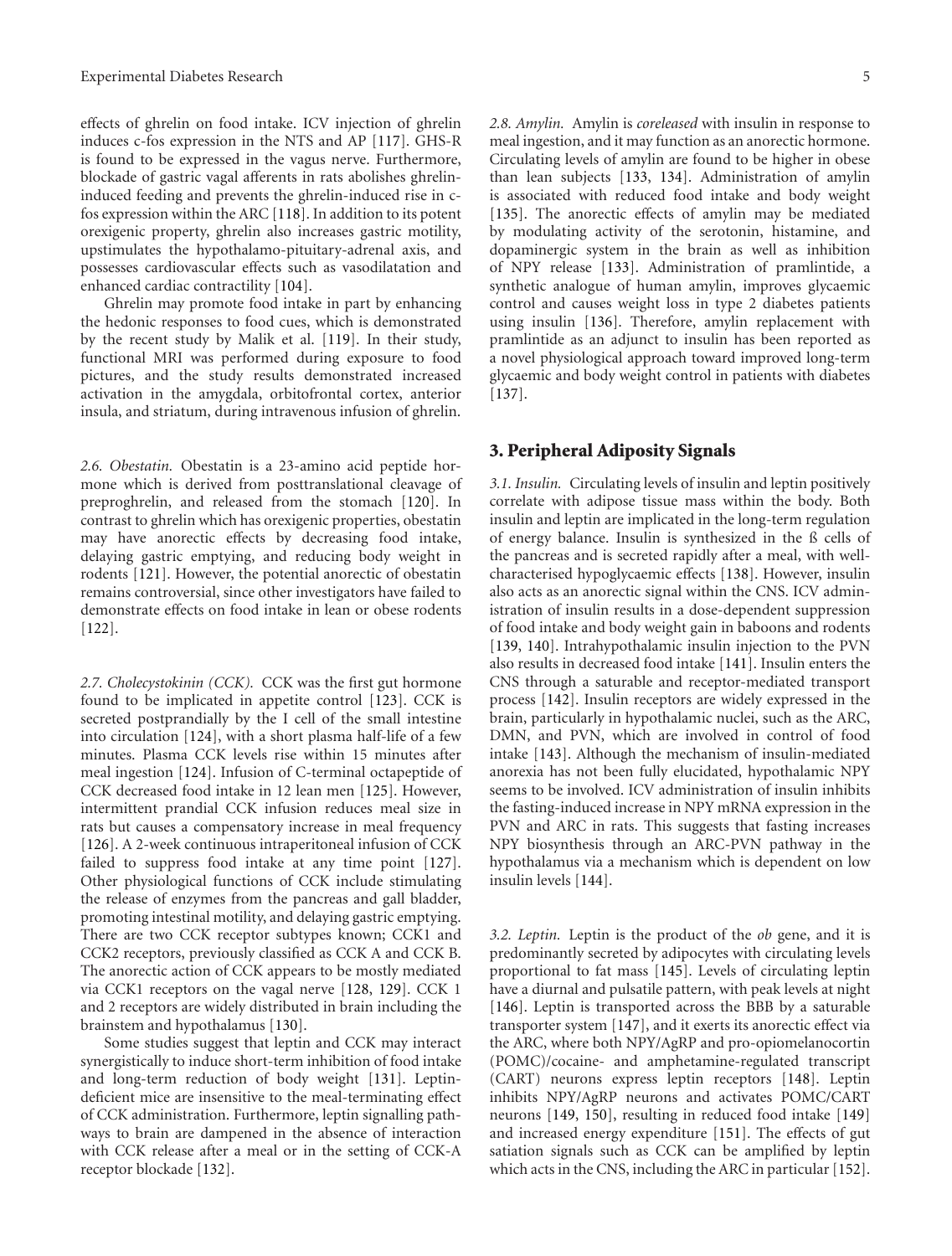There are three types of leptin receptors identified: long, short, and secreted form [\[153](#page-15-13)]. Among those, Ob-Rb receptor, which is highly expressed in the hypothalamus [\[154\]](#page-15-14), is thought to act as the main receptor involved in appetite control. The *db/db* mouse, with an inactivating mutation in the Ob-Rb receptor, has an obese phenotype [\[155](#page-15-15), [156](#page-15-16)], and leptin-deficient *ob/ob* mice exhibit hyperphagia and obesity, which can be reversed by leptin administration [\[157](#page-15-17)].

Subcutaneous administration of recombinant leptin reduces fat mass, hyperinsulinaemia, and hyperlipidaemia in obese children with congenital leptin deficiency [\[158\]](#page-15-18). However, obese individuals often have high leptin levels, which result in a failure to respond to exogenous leptin. This leptin resistance severely limits the therapeutic utility of leptin, and it is likely to result from reduced leptin receptor signal transduction [\[159](#page-15-19)] or an impaired ability of the BBB to transport leptin [\[160](#page-15-20)].

# **4. Neural Pathways Related to the Appetite Control**

Feeding and energy expenditure are controlled by complex neural networks distributed throughout the forebrain and brainstem. Reward-related neural brain regions have been implicated in the nonhomeostatic control of feeding behaviour [\[161](#page-15-21)]. By contrast, homeostatic feeding behaviour is integrated within the hypothalamus. Key peripheral signals of energy status such as gut hormones and adipokines either signal to the hypothalamus directly or signal to the hypothalamus indirectly via the brainstem and vagal afferent fibres. Adiposity signals such as insulin and leptin are involved in the long-term energy homeostasis, and gut hormones such as PYY, GLP-1, PP, OXM, and ghrelin are implicated in the short-term regulation of meal ingestion [\[162](#page-15-22)[–164](#page-15-23)].

## **5. The Hypothalamus**

The hypothalamus controls feeding by integrating peripheral humoral signals that influence food intake and energy expenditure, with neural signals from the brainstem and higher cortical centres. The importance of the hypothalamus in energy homeostasis was first suggested by classic lesioning experiments in rodents [\[165](#page-15-24)]; subsequent studies have suggested a role of hypothalamic nuclei, such as arcuate nucleus (ARC), paraventricular nucleus (PVN), ventromedial nucleus (VMN), dorsomedial nucleus (DMN), and lateral hypothalamic area (LHA) in energy homeostasis.

In the ARC, there are two important discrete neuronal populations: neurons which coexpress neuropeptide Y (NPY) and agouti-related peptide (AgRP) stimulate food intake, whereas neurons coexpressing pro-opiomelanocortin (POMC) and cocaine- and amphetamine-regulated transcript (CART) suppress food intake [\(Figure 1\)](#page-6-0). The ARC is located at the base of median eminence which may be accessed by circulating hormones likely due to its deficient blood-brain barrier (BBB) [\[166\]](#page-15-25) or by carrier-mediated transport.

Cleavage of a precursor protein, called POMC, produces *α*-melanocyte-stimulating hormone (*α*-MSH), which binds to melanocortin-3 receptor (MC3R) and melanocortin-4 receptor (MC4R) to suppress food intake [\[167](#page-15-26)]. The MC4R is highly expressed in the hypothalamus and is thought to have a major role in suppressing food intake compared to the MC3R. MC4R knock-out mice have hyperphagia and obesity [\[167](#page-15-26)]. MC3R-deficient mice also have increased fat mass and reduced lean body mass [\[168](#page-15-27)]; however, selective MC3R agonists fail to suppress feeding [\[169](#page-15-28)].

CART is the third most abundant transcript identified within the hypothalamus and is mostly colocalized with POMC in the ARC. ICV administration of CART suppresses feeding, whereas ICV injection of CART antiserum increases food intake [\[170\]](#page-15-29). However, CART injected directly into the PVN or ARC of fasted rats causes an increase in food intake at 1-2 hours postinjection [\[171\]](#page-15-30), which suggests opposing effects of CART on food intake can be observed depending on the site of administration. Hence, the physiological role of CART in energy homeostasis is unclear.

NPY/AgRP neurons extensively project to the adjacent hypothalamic nuclei, such as the PVN, DMN, and LHA. AgRP and NPY are exclusively colocalized in ARC neurons, both of which exert orexigenic effects [\[172](#page-15-31)]. NPY is the most abundant neuropeptide in the CNS [\[173](#page-15-32)]. ICV injection of NPY stimulates food intake in rats [\[41\]](#page-11-26) and repeated daily bilateral PVN injection of NPY for 10 days causes an approximately two-fold increase in daily food intake and a six-fold increase in the rate of body weight gain [\[174\]](#page-15-33). The orexigenic effect of NPY appears to be mediated by stimulation of hypothalamic Y1 and Y5 receptors. AGRP was isolated by its high-sequence homology with the Agouti coat colour gene which is associated with yellow coat, obesity, and increased body length in mice. AgRP is a potent-selective antagonist at the MC3R and MC4R [\[175\]](#page-15-34).

The PVN receives projections of NPY/AgRP and POMC/CART from the ARC and contains neurons which express the anorectic factors, thyrotropin-releasing hormone, and corticotropin-releasing hormone. Microinjection of orexigenic or anorexigenic signals, such as ghrelin, orexin-A, CCK, leptin, and GLP-1 into the PVN alter food intake and body weight [\[163](#page-15-35)]. While ICV injection of NPY into the PVN causes hyperphagia and obesity [\[174](#page-15-33)], destruction of the PVN causes hyperphagia and obesity [\[176](#page-16-0)]. This finding implies that the PVN may have an inhibitory role in food intake and body weight. The LHA also receives projections from the ARC and contains two orexigenic neuropeptides, melanin-concentrating hormone (MCH), and orexin (hypocretin). Transgenic mice overexpressing MCH develop obesity and insulin resistance [\[177](#page-16-1)]. Furthermore, transgenic mice which are deficient in the prohormone precursor of MCH or the MCH 1 receptor are lean [\[178\]](#page-16-2). Hypocretins 1 and 2 are produced by the groups of neurons in the LHA [\[179](#page-16-3)]. These neurons project extensively to the olfactory bulb, cerebral cortex, thalamus, hypothalamus, brainstem, locus coeruleus, tuberomamillary nucleus, and raphe nucleus. In addition to the orexigenic effects on food intake, orexin seems to also have a role in other physiological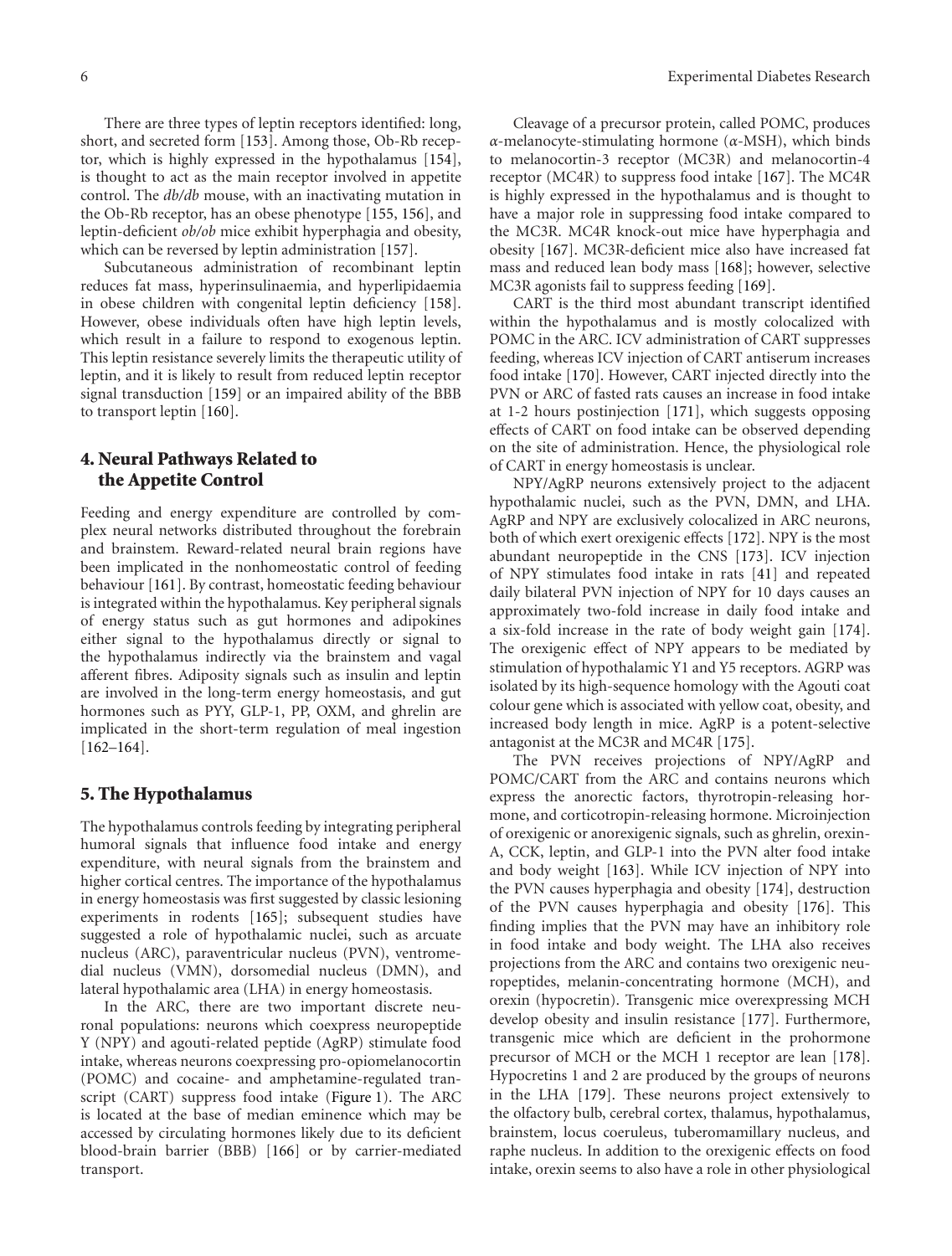

<span id="page-6-0"></span>FIGURE 1: The gut hormone signalling to the brain under fasted (a) and fed states (b). (a) During the fasting/preprandial state, ghrelin release from the stomach acts upon the ARC and vagus to stimulate hunger. (b) In the postprandial state, release of anorectic hormones, PYY, GLP-1, OXM, and PP from intestine act upon the ARC, brainstem, and vagus to cause satiety. ARC, arcuate nucleus; NPY/AgRP, neuropeptide Y and agouti related peptide; POMC/CART, pro-opiomelanocortin, and cocaine- and amphetamine-regulated transcript; PVN, paraventricular nucleus; GLP-1, glucagon-like peptide-1; PP, pancreatic polypeptide; PYY, peptide YY; OXM, oxyntomodulin.

functions such as regulation of blood pressure, the neuroendocrine system, body temperature, and the sleep-waking cycle [\[180\]](#page-16-4). An impairment of hypocretin neurotransmission has been associated with the pathology of human narcolepsy, which is a chronic sleep disorder characterized by excessive daytime sleepiness, cataplexy, hypnagogic hallucinations, and sleep paralysis [\[181](#page-16-5)]. MCH-R1 antagonists may have therapeutic potential for the treatment of obesity [\[182\]](#page-16-6), but further work is required to determine if their use would be associated with adverse effects attributable to the other biological actions of orexin.

The DMN receives NPY/AgRP projections from the ARC [\[183\]](#page-16-7) and projects the *α*-MSH fibre to the PVN [\[162](#page-15-22), [184\]](#page-16-8). DMN lesions cause hyperphagia and obesity, which suggests a suppressive role in appetite [\[185](#page-16-9)]. In diet-induced mice, an approximately 40-fold increase in NPY expression is observed in the DMN and VMN when compared with controls [\[186](#page-16-10)]. In the VMN, brain-derived neurotrophic factor (BDNF) is highly expressed, and VMN BDNF neurons suppress food intake through MC4R signalling [\[187\]](#page-16-11). Increased signalling in the VMN following an oral glucose load has been observed [\[162](#page-15-22)]. Selective deletion of BDNF neurons in the VMN and DMN of adult mice results in hyperphagia and obesity [\[188](#page-16-12)].

Glucose sensing plays an important role of the brain. Conventionally, glucose sensing is thought to involve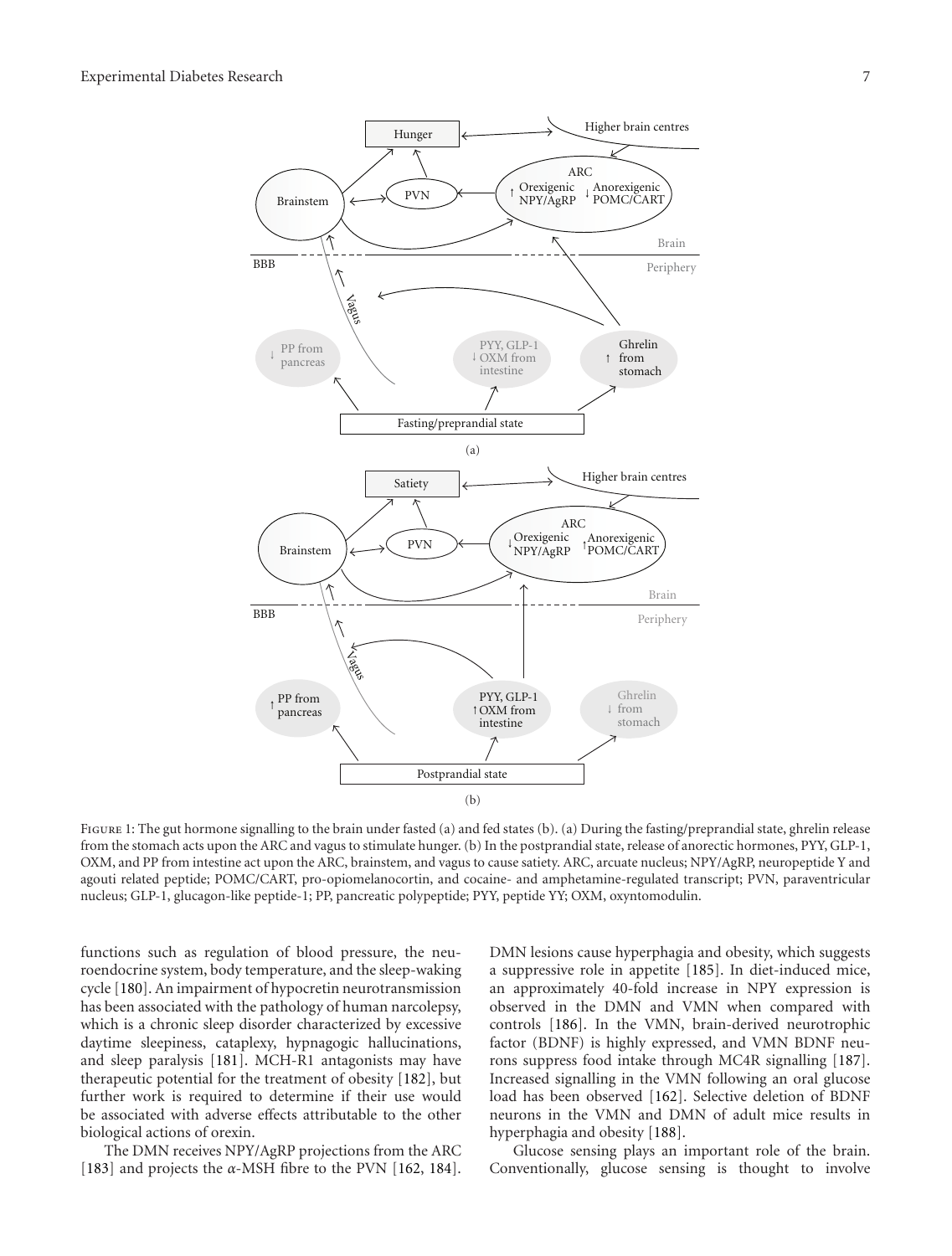glucokinase-dependent metabolism of glucose to ATP, which then alters membrane excitability by modulating ATPdependent channels or transporters, such as ATP-inhibited K+ channels (KATP). Recent studies, however, suggest that glucose-excited and glucose-inhibited neurones are able to sense glucose irrespective of such metabolic pathways. Brain glucose sensors, specialized neurones which respond to fluctuations in local extracellular glucose concentration, have been found only in a few brain regions, in particular, the hypothalamus and brainstem. Hypothalamic glucosesensing neurones are found in the LHA, ARC, and VMN, and responsive neurons have been identified which either increase firing rate (glucose-excited neurones) or decrease firing rate (glucose-inhibited neurones) in response to extracellular glucose [\[189](#page-16-13)].

## **6. Brainstem**

Within the brainstem, the dorsal vagal complex (DVC) plays an important role in relaying peripheral signals via vagal afferent fibres from the gut to hypothalamus. The DVC has projections to the hypothalamus and higher cortical centres [\[190](#page-16-14)] and comprises the dorsal motor nucleus of vagus (DVN), area postrema (AP), and the nucleus of the tractus solitarius (NTS). NTS is an ideal position to integrate peripheral signals due to its close proximity to the AP, which has an incomplete BBB [\[163](#page-15-35)].

Other than ascending brainstem-hypothalamus pathways, descending hypothalamic projections to the brainstem are also important in control of food intake. *α*-MSH projections from POMC neurons in the ARC terminate in close anatomical proximity to neurons in the NTS, which respond to gastric distension [\[191\]](#page-16-15). Furthermore, descending projections from the LHA to the NTS contain orexin and MCH, and descending ARC-parabrachial nucleus pathways have been identified [\[152](#page-15-12)]. The PVN projects regions of the midbrain such as the ventral tegmental area, Edinger-Westphal nucleus, ventrolateral periaqueductal gray matter, reticular formation, pedunculopontine tegmental nucleus, and dorsal raphe nucleus. The PVN also projects to the prelocus coeruleus in the dorsal pons as well as the nucleus ambiguous and NTS in the ventral medulla. The medial NTS receives the most extensive projections of the PVN, substantially more than the DVN or AP [\[192\]](#page-16-16).

The importance of the hindbrain in energy homeostasis is highlighted by considering that chronically maintained decerebrate rats, with complete high mesencephalic transection, remain responsive to taste stimuli and respond to intake-inhibitory feedback from the gut; however, hyperphagic response to food deprivation is not observed in these animals [\[193\]](#page-16-17). Direct delivery of leptin to the lateral or third ventricle as well as the fourth ventricle significantly suppresses food intake up to 24 h after treatment [\[193\]](#page-16-17). The effects of various gut hormones on food intake are attenuated by lesions of the area postrema [\[194](#page-16-18)] or vagotomy [\[28,](#page-11-13) [29](#page-11-14), [118,](#page-14-9) [195\]](#page-16-19). Taken together, these findings suggest brainstem-mediated mechanisms on controlling food intake.

The expression of leptin and insulin receptors, and of glucose sensing mechanisms in the brainstem, is similar to that seen in the hypothalamus [\[193\]](#page-16-17). POMC neurons exist within the NTS, which show STAT-3 activation in response to leptin administration to suppress food intake [\[196\]](#page-16-20). Administration of leptin into the DVC suppresses food intake [\[193](#page-16-17)].

In addition to the hypothalamus, the vagus nerve plays a central role in regulating the feeding. Vagal afferent neurons have been shown to express a variety of receptors within the brainstem, which include cholecystokinin (CCK) 1R and CCK2R (at which both CCK and gastrin act [\[197\]](#page-16-21)), Ob-R [\[198](#page-16-22)], Y2R [\[29\]](#page-11-14), GLP-1 [\[67](#page-12-20)], and GLP-2R [\[199](#page-16-23)], growth hormone secretagogue receptor (GHS)-R1 where ghrelin acts [\[118](#page-14-9)], and the orexin receptor, OX-R1 [\[200\]](#page-16-24).

The vagal stretch and tension sensors detect nutrients stored in the stomach. The vagus nerve also helps to transmit gut hormones signals such as CCK, ghrelin, PYY, PP, and GLP-1, which are released by anticipation of meals and the presence of food in the upper gastrointestinal tract. Cell bodies of afferent fibres of the abdominal vagus nerve are located in the nodose ganglia, which project to the DVC of brainstem. In rats, infusion of saline into the stomach has been observed to reduce food intake to similar extents to infusion of nutrients into the stomach [\[201\]](#page-16-25); this phenomenon is likely to be attributable to vagal nerve function. The vagus nerve participates in transmitting the food-induced negative-feedback signals important for determining meal size. Transection of all gut sensory vagal fibres results in increased meal size and meal duration, but does not block gastric preload-induced feeding suppression, implying that vagal afferent signals have a significant role in satiety during spontaneous meals [\[202](#page-16-26), [203](#page-16-27)]. Randich et al. [\[204\]](#page-16-28) utilized extracellular recordings from the vagus nerve, and found that it transmits a satiety signal from the jejunum, following activation by infusion of fatty acids.

The importance of the role of the vagus nerve in transmitting peripheral signals has been demonstrated by vagotomy or capsaicin treatment to abolish its effect, and by vagus nerve stimulation (VNS) to enhance its activity [\[205\]](#page-16-29). Low-frequency VNS in rats fed with a standard diet results in decreased food intake and body weight [\[206\]](#page-16-30). Compared with the sham group, obese minipigs received VNS did not gain body weight and showed decreased food intake by 18%—the effects lasted for 14 weeks [\[207](#page-16-31)]. Gil et al. [\[208](#page-17-0)] reported that chronic VNS with 10 Hz electrical impulses in rats fed with a high-fat diet significantly decreased food intake and body weight gain. In their study, significant neuronal responses in the NTS and decreased serum leptin, but increased ghrelin levels, were observed and also nesfatin-1 levels tended to increase following VNS. This suggests that VNS results in reductions in food intake and body weight by increasing brain satiety signals through the vagal afferents.

The close association of the vagal efferent, sympathetic, and enteric systems makes it difficult to selectively manipulate the vagus nerve. Genetic approaches to modulate signalling of neurotrophin factors (e.g., BDNF and neurotrophin-3), which are essential for vagal afferent development, may help to further elucidate the regulatory role of the vagus nerve in gut physiology [\[209](#page-17-1)].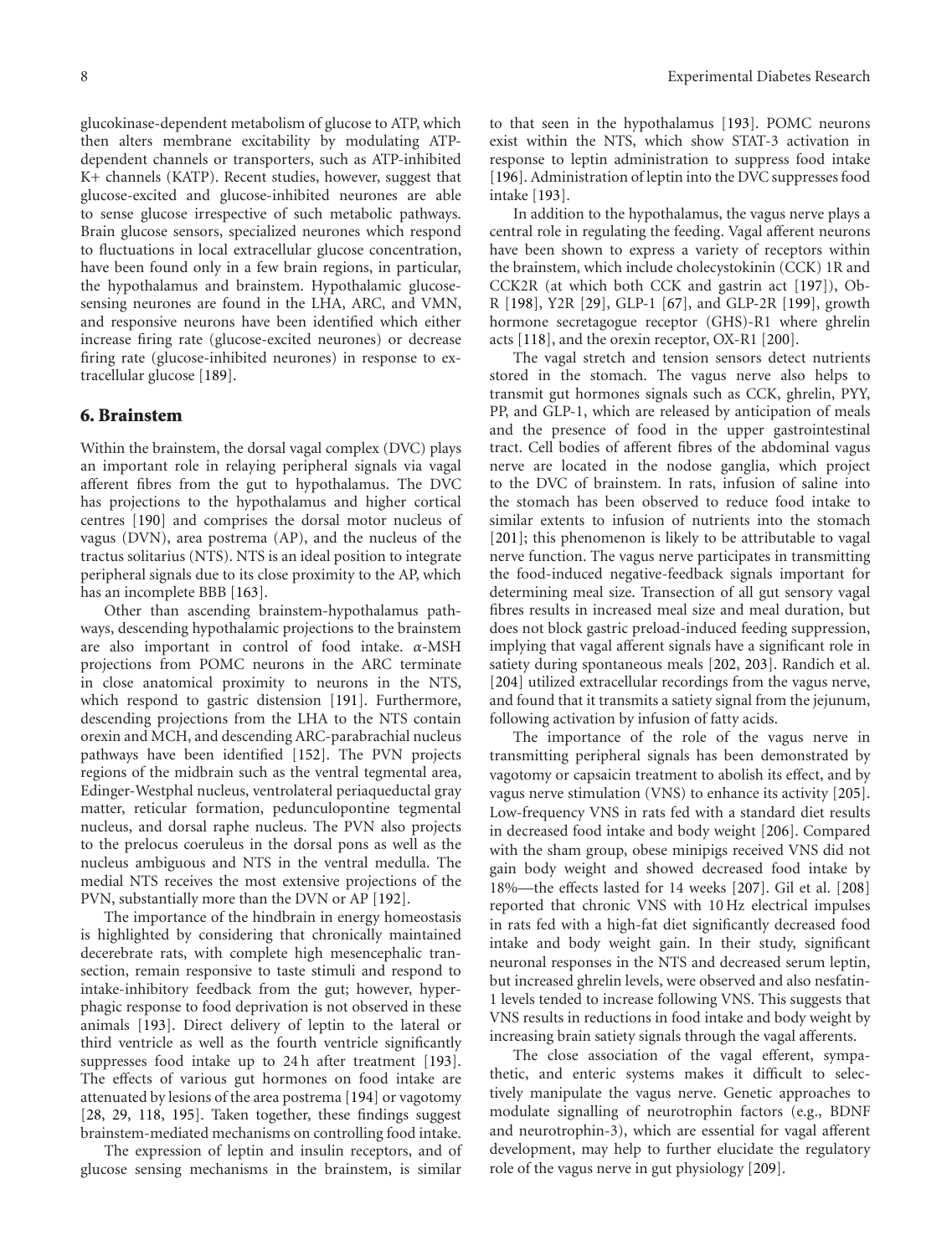## **7. Reward Systems**

In humans, environmental cues, cognitive, reward, and emotional factors play an important role in food intake which may override homeostatic requirements [\[210](#page-17-2)]. The corticolimbic pathways are responsible for reward-associated feeding behaviour, which include the striatum, ventral tegmental area, nucleus accumbens, insular cortex, anterior cingulate cortex, and orbitofrontal cortex. The orbitofrontal cortex is associated with regulating gustatory, olfactory, visual, and somatosensory function, and sensory factors, such as taste and smell, and has an important role in rewardrelated feeding [\[211\]](#page-17-3). In patients with frontotemporal lobar degeneration, hyperphagia is reported to be associated with atrophy in the anterolateral orbitofrontal cortex [\[212\]](#page-17-4).

The endocannabinoid and opioid systems have wide receptor distributions within the CNS and play important roles in reward-related feeding [\[213\]](#page-17-5). Administration of a *μ*opioid receptor agonist into the nucleus accumbens preferentially stimulates intake of high-fat diet regardless of diet preference at baseline, when both fat and carbohydrate diets are displayed simultaneously [\[214\]](#page-17-6). Increased expression of orexin in the hypothalamus has been observed following administration of opioid *μ*-receptor agonists into the nucleus accumbens [\[215](#page-17-7)]. Preadministration of a cannabinoid receptor (CB1) antagonist prevents the orexigenic effect of the endocannabinoid agonist, anandamide on food intake [\[213\]](#page-17-5). Leptin has been shown to reduce endocannabinoid levels in the hypothalamus [\[216\]](#page-17-8). This suggests that hypothalamic endocannabinoids may act via CB1 to increase food intake through a leptin-regulated mechanism. The nucleus accumbens (NAs) is a key region of limbic pathway and may be implicated in regulation of hedonistic feeding and homeostatic feeding [\[210](#page-17-2)].

The ventral striatum and population of dopamine neurons of the substantia nigra are involved in the reward system in human and nonhuman primates. The ventral striatum receives input from the orbitofrontal cortex and anterior cingulate cortex, which include the NA and the broad continuity between the caudate nucleus and the putamen and the olfactory tubercle [\[217](#page-17-9)]. Dopamine appears to be associated with reward-related food intake and with behaviours required to maintain feeding essential for survival. Mice lacking dopamine, caused by the selective inactivation of tyrosine hydroxylase, develop fatal hypophagia; and replacement of dopamine in these animals to the caudate putamen or NA restores preference for sucrose or palatable chow [\[218\]](#page-17-10). However, dopamine may have more complex effects on feeding, since dopamine signalling in the DMN and ARC of hypothalamus may inhibit food intake [\[149\]](#page-15-9).

In a recent positron emission tomography study, meal ingestion was associated with greater activation of the midbrain and middle-dorsal insula, and lesser activation in the posterior cingulate cortex, temporal cortex, and orbitofrontal cortex following a meal in obese individuals when compared with lean individuals [\[219](#page-17-11)]. In addition, a study utilizing functional magnetic resonance imaging (MRI) suggested that obese individuals had greater responses

to odours and fat rich food when compared with lean subjects [\[220\]](#page-17-12).

# **8. Nutrients and its Related Signals Modulating Appetite**

Although low-energy density diets induce short-term weight loss [\[221\]](#page-17-13), they are usually associated with rebound weight gain. Some dietary patterns such as the Mediterranean-type diet are associated with a decreased rate of cardiac death and nonfatal myocardial infarction compared with a Northern European or North American dietary pattern [\[222\]](#page-17-14). In the Mediterranean diet, monounsaturated fat is substituted for saturated and trans-fats, and intake of fruits, vegetables, fibre, and whole grains are high, is recommended [\[223\]](#page-17-15). It is, therefore, interesting to consider whether specific nutrients within diets are able to modulate food intake, in addition to effects associated with their direct nutritional value.

The amino acid L-Glutamate is involved in multiple physiologic functions, which include taste perception, carbohydrate metabolism, and excitatory neurotransmission in the brain [\[224\]](#page-17-16). L-Glutamate stimulates its receptors in gut epithelial cells, which activate cerebral regions such as basal ganglia, limbic systems, and hypothalamus through vagal afferent nerve [\[225](#page-17-17)]. Kondoh et al. [\[226\]](#page-17-18) reported that rats with chronic *ad libitum* administration of monosodium L-glutamate had reduced weight gain, fat deposition, and plasma leptin concentrations when compared with controls.

In rodents, long-chain omega-3 polyunsaturated fatty acids supplementation has been shown to improve obesity [\[227\]](#page-17-19). In a recent study using a mouse model of dietinduced obesity, ICV administration of unsaturated fatty acids reduced hypothalamic inflammation, hypothalamic and whole body insulin resistance, and body adiposity [\[228\]](#page-17-20). Free fatty acids exert insulin-like effects in key brain areas for energy homeostasis, including the ARC, possibly by favouring intracellular accumulation of the long-chain fatty acyl-CoA (LCFA-CoA) [\[229\]](#page-17-21).

Unsaturated free fatty acid may, therefore, be beneficial to treat obesity, although evidence in human is still limited.

Fructose is being increasingly used in processed foods within the Western diet. However, its effects may be distinct to those of the related sugar, glucose. As glucose levels entering to the brain increase, food intake is suppressed. In contrast, fructose increases food intake when metabolized in the brain. Fructose has the opposite effect of glucose on the AMP activated kinase/malonyl-CoA signaling system and thereby enhances feeding behaviour [\[230\]](#page-17-22).

Serotonin has a role in appetite control. 5HT-containing neurons are organized into nine nuclei (B1–B9) which are located in the midbrain and hindbrain. In particular, the midbrain dorsal raphe (B7) contains a substantial portion of the total brain 5HT neurons, with distinct projections to hypothalamic nuclei and other feeding-related forebrain areas [\[231\]](#page-17-23). 5-HT-stimulating drugs reduce food intake partly mediated through the  $5-HT_{2C}$  receptor [\[232\]](#page-17-24). Although its effects on eating behaviour remain to be characterised, lorcaserin, a selective 5-HT<sub>2C</sub> receptor agonist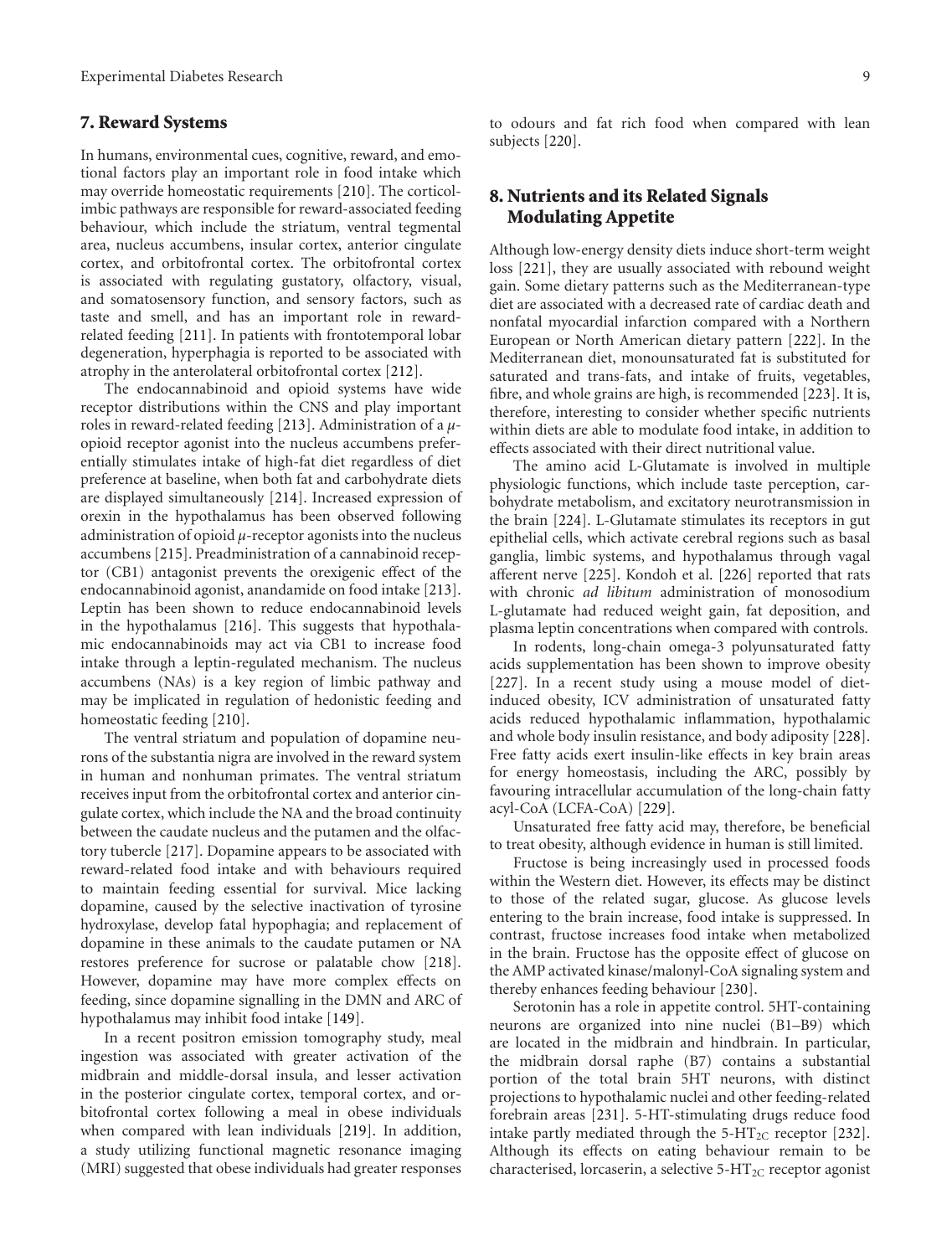| Gut hormones | Feeding | Receptor       | Major secretion site      | Other actions                                                                                                            |
|--------------|---------|----------------|---------------------------|--------------------------------------------------------------------------------------------------------------------------|
| $PYY_{3-36}$ |         | Y <sub>2</sub> | L cells in gut            | Delays gastric emptying, inhibits gallbladder contraction, pancreatic<br>exocrine secretions, and gastric acid secretion |
| PP           |         | Y4, Y5         | PP cells in pancreas      | Delays gastric emptying, attenuates pancreatic exocrine secretion,<br>and inhibits gallbladder contraction               |
| $GLP-1$      |         | $GLP-1$        | L cells in gut            | Incretin, decreases blood glucose, delays gastric emptying, and<br>neurotrophic effect                                   |
| <b>OXM</b>   |         | $GLP-1$        | L cells in gut            | Inhibits gastric acid secretion and gastric emptying                                                                     |
| Glucagon     |         | GCGR           | Pancreatic $\alpha$ cells | Enhancing physiological response to stress                                                                               |
| <b>CCK</b>   |         | $CCK$ 1, 2     | I cell of small intestine | Gall bladder contraction, relaxation of sphincter of Oddi, and<br>pancreatic enzyme secretion                            |
| Ghrelin      |         | <b>GHS</b>     | stomach                   | Growth hormone secretion, promotes gastric motility, vasodilatation,<br>and increases cardiac contractility              |
| Amylin       |         | $AMY1-3$       | pancreatic $\beta$ cells  | Adiposity signals                                                                                                        |

<span id="page-9-0"></span>TABLE 1: The summary of the role of gut hormones on appetite regulation and other actions.

PYY: peptide YY, PP: pancreatic polypeptide, GLP-1: glucagon-like peptide-1, OXM: oxyntomodulin, CCK: cholecystokinin, GCGR: glucagon receptor.

is reported to be a novel antiobesity drug reducing both food intake and body weight.

Taste affects food preference and intake. Lingual proteins CD36 and GPR120 are reported to be responsible for the spontaneous preference for lipid-rich foods [\[233](#page-17-25)] and have been identified in human taste buds [\[234\]](#page-17-26). The gut hormones such as GLP-1 and CCK and neurotransmitters are also produced locally in taste buds [\[235\]](#page-17-27). Sweet and umami taste are mediated by T1R family (T1R1, T1R2, T1R3) which belongs to family C of GPCRs including metabotropic glutamate receptors, calcium sensing receptors, and V2r pheromone receptors. In the intestine, there are different sweet taste cells (enteroendocrine, brush cells) within the epithelial layer. These sweet taste receptors may signal through vagal afferent fibres to alter food intake and delay gastric emptying [\[236\]](#page-17-28). It has been shown that leptin selectively suppresses sweet taste sensitivity or taste cells through Ob-RB, whereas endocannabinoids enhance sweet taste sensitivity of taste cells via CB1 receptor [\[237](#page-17-29)].

### **9. Bariatric Surgery**

Whereas pharmacological and behavioural treatments are usually associated with weight loss followed by weight regain, bariatric surgery provides weight loss for at least 15 years, in patients with obesity [\[238](#page-17-30), [239](#page-17-31)]. Bariatric surgery is classified into 3 types of surgical procedures; malabsorptive surgery, restrictive surgery, and mixed procedures. Malabsorptionbased procedures include the jejuno-ileal bypass, which results in decreased nutrients absorption by shortening the functional small bowel length, and by allowing nutrients to pass directly from the proximal jejunum to the terminal ileum. Restrictive bariatric surgery includes the laparoscopic application of an adjustable gastric band, which is associated with lower comorbidity when compared with malabsorption-based procedures [\[240](#page-17-32)]. Roux-en-Y gastric bypass (RYGB) is a combined restrictive and malabsorptive procedure, which yields long-term, sustained period

of weight loss with an acceptable level of risk. RYGB is thought to achieve its beneficial effects through the BRAVE effects: Bile flow alteration, Reduction of gastric size, Anatomical gut rearrangement and altered flow of nutrients, Vagal manipulation, and subsequent Enteric gut hormone modulation [\[241](#page-18-0)]. A decrease in levels of the orexigenic hormone ghrelin, and an increase in levels of the anorectic hormones PYY and GLP-1 have been observed following bypass surgery [\[111](#page-14-2), [242,](#page-18-1) [243\]](#page-18-2). An increase in energy expenditure may play a role in part in weight loss after gastric bypass surgery [\[244](#page-18-3)]. Moreover, microbial shifts towards substantially higher concentrations of *Proteobaceria*, specifically *Enterobacter hormaechei*, are demonstrated following RYGB surgery [\[241\]](#page-18-0). Gastric bypass surgery is associated with greater improvements in glycaemic control in patients with type 2 diabetes, when compared with gastric banding procedures [\[245](#page-18-4)]. Furthermore these improvements in glycaemic status often precede weight loss, which implies that bypass surgery may have effects in ameliorating type 2 diabetes which are additional to their effects on body weight.

### **10. Gut Microbiota**

A potential association between gut microbiota and the pathogenesis of obesity has been recently recognised [\[246\]](#page-18-5). The human gut harbours a large number of 1000 to 1150 bacterial species collectively termed gut microbiota [\[247\]](#page-18-6). Adult germ-free mice have 40% less total body fat than mice with normal microbiota; and replacing the microbiota in adult germ-free mice is associated with a 60% increase in body fat content and insulin resistance within 14 days of replacement [\[248\]](#page-18-7). In contrast to mice with normal gut microbiota, germ-free mice may be protected against high fat diet-induced metabolic changes; increased fatty acid metabolism, elevated levels of fasting-induced adipose factor, Fiaf, known as angiopoietin-like protein-4, a secreted lipoprotein lipase inhibitor, and increased AMP-activated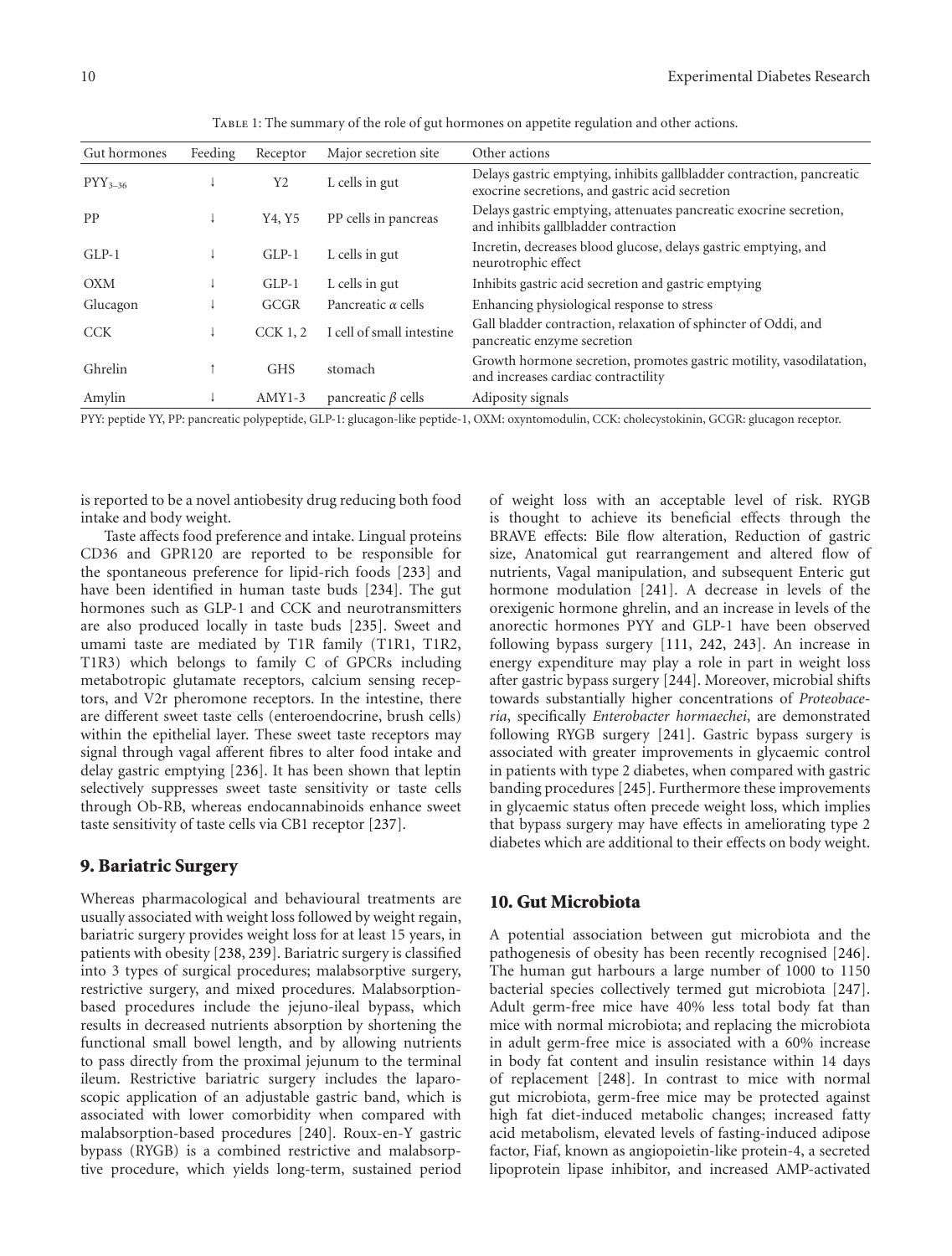protein kinase activity may play a role in this phenomenon [\[249\]](#page-18-8).

In a randomized, double-blind, parallel, placebocontrolled study to evaluate the effect of prebiotics on plasma levels of gut hormones, 10 healthy subjects received either 16 g prebiotics/day or 16 g dextrin maltose/day for 2 weeks [\[250\]](#page-18-9). In subjects following prebiotic treatment, increased gut microbiota fermentation, decreased appetite, improved postprandial glucose responses, and increased plasma levels of GLP-1 and PYY were observed. Everard et al. [\[251](#page-18-10)] reported that prebiotic administration led to specific gut microbiota modulation, which improved glucose homeostasis, leptin sensitivity, and target enteroendocrine cell activity in obese and diabetic mice. Furthermore, Muccioli et al. [\[252](#page-18-11)] reported that gut microbiota may modulate the intestinal endocannabinoid system tone, which in turn regulates gut permeability and plasma lipopolysaccharide levels.

Taken together, increasing evidence suggests that gut microbiota may be associated with the development of obesity, and that prebiotics which modulate gut microbiota are potential novel treatments for obesity.

## **11. Conclusion**

Obesity is a global pandemic and major health burden with associated risk factors of cardiovascular disease and diabetes mellitus. Recent progress has been made in our understanding of energy homeostasis, by characterising an array of complex signalling pathways between the gut and brain. However, no successful pharmacological treatments for obesity have been developed, which can rival the substantial weight loss associated with bariatric surgery. However, bariatric surgery is restricted to patients with morbid obesity, due to its perioperative risks. Modification of the milieu of gut hormones is implicated in the sustained weight loss observed following bypass surgery. In addition, alterations in gut microbial flora following bypass surgery may contribute to weight loss following bariatric surgery [\[241\]](#page-18-0). These observations may help to develop a new pharmacological strategy for patients with obesity. The roles of the gut hormones on appetite regulation are summarised in [Table 1.](#page-9-0) Gut hormone-based therapeutics such as GLP-1R agonists and DPP-IV inhibitors have already entered clinical practice, and others are likely to follow. Mimicking the gut hormone milieu observed following bariatric surgery may help us to develop pharmacological therapeutics which lead to substantial and sustained weight loss for patients with obesity.

## **Conflict of Interests**

The authors declare they have no conflict of interests.

# **Acknowledgments**

The study is funded by grants from the MRC, BBSRC, NIHR, an Integrative Mammalian Biology (IMB) Capacity Building Award, an FP7-HEALTH-2009-241592 EurOCHIP grant, and it is supported by the NIHR Imperial Biomedical Research Centre Funding Scheme. C. N. Jayasena, is supported by an NIHR Clinical Lectureship and AMS/Wellcome Starter Grant.

## <span id="page-10-0"></span>**References**

- <span id="page-10-1"></span>[1] A. E. Field, E. H. Coakley, A. Must et al., "Impact of overweight on the risk of developing common chronic diseases during a 10-year period," *Archives of Internal Medicine*, vol. 161, no. 13, pp. 1581–1586, 2001.
- <span id="page-10-2"></span>[2] A. Must, J. Spadano, E. H. Coakley, A. E. Field, G. Colditz, and W. H. Dietz, "The disease burden associated with overweight and obesity," *The Journal of the American Medical Association*, vol. 282, no. 16, pp. 1523–1529, 1999.
- <span id="page-10-3"></span>[3] F. Li, K. J. Fisher, and P. Harmer, "Prevalence of overweight and obesity in older U.S. adults: estimates from the 2003 Behavioral Risk Factor Surveillance System survey," *Journal of the American Geriatrics Society*, vol. 53, no. 4, pp. 737–739, 2005.
- <span id="page-10-4"></span>[4] A. H. Mokdad, E. S. Ford, B. A. Bowman et al., "Prevalence of obesity, diabetes, and obesity-related health risk factors, 2001," *The Journal of the American Medical Association*, vol. 289, no. 1, pp. 76–79, 2003.
- <span id="page-10-5"></span>[5] S. Hagan and K. D. Niswender, "Neuroendocrine regulation of food intake," *Pediatric Blood & Cancer*, vol. 58, no. 1, pp. 149–153, 2012.
- <span id="page-10-6"></span>[6] O. B. Chaudhri, K. Wynne, and S. R. Bloom, "Can gut hormones control appetite and prevent obesity?" *Diabetes Care*, vol. 31, supplement 2, pp. S284–289, 2008.
- <span id="page-10-7"></span>[7] M. C. Michel, A. Beck-Sickinger, H. Cox et al., "XVI. International union of pharmacology recommendations for the nomenclature of neuropeptide Y, peptide YY, and pancreatic polypeptide receptors," *Pharmacological Reviews*, vol. 50, no. 1, pp. 143–150, 1998.
- <span id="page-10-8"></span>[8] K. Tatemoto and V. Mutt, "Isolation of two novel candidate hormones using a chemical method for finding naturally occurring polypeptides," *Nature*, vol. 285, no. 5764, pp. 417– 418, 1980.
- <span id="page-10-9"></span>[9] S. Lin, D. Boey, and H. Herzog, "NPY and Y receptors: lessons from transgenic and knockout models," *Neuropeptides*, vol. 38, no. 4, pp. 189–200, 2004.
- <span id="page-10-10"></span>[10] E. Ekblad and F. Sundler, "Distribution of pancreatic polypeptide and peptide YY," *Peptides*, vol. 23, no. 2, pp. 251– 261, 2002.
- <span id="page-10-11"></span>[11] G. A. Eberlein, V. E. Eysselein, M. Schaeffer et al., "A new molecular form of PYY: structural characterization of human PYY(3-36) and PYY(1-36)," *Peptides*, vol. 10, no. 4, pp. 797– 803, 1989.
- <span id="page-10-12"></span>[12] T. E. Adrian, G. L. Ferri, A. J. Bacarese-Hamilton, H. S. Fuessl, J. M. Polak, and S. R. Bloom, "Human distribution and release of a putative new gut hormone, peptide YY," *Gastroenterology*, vol. 89, no. 5, pp. 1070–1077, 1985.
- <span id="page-10-13"></span>[13] T. E. Adrian, A. P. Savage, A. J. Bacarese-Hamilton, K. Wolfe, H. S. Besterman, and S. R. Bloom, "Peptide YY abnormalities in gastrointestinal diseases," *Gastroenterology*, vol. 90, no. 2, pp. 379–384, 1986.
- [14] P. J. Wahab, W. P. Hopman, and J. B. Jansen, "Basal and fat-stimulated plasma peptide YY levels in celiac disease," *Digestive Diseases and Sciences*, vol. 46, no. 11, pp. 2504–2509, 2001.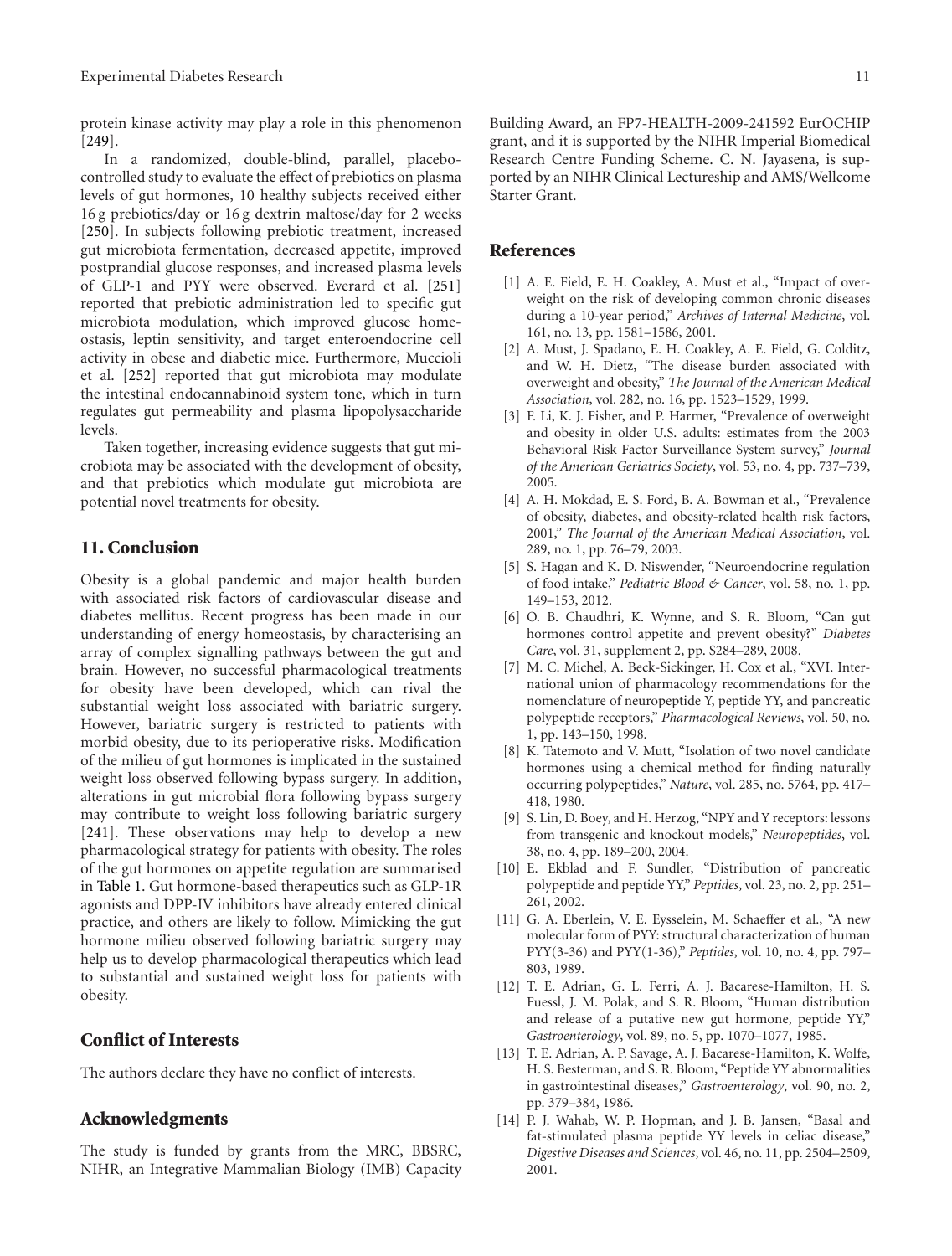- <span id="page-11-0"></span>[15] C. W. Le Roux, M. A. Ghatei, J. S. Gibbs, and S. R. Bloom, "The putative satiety hormone PYY is raised in cardiac cachexia associated with primary pulmonary hypertension," *Heart*, vol. 91, no. 2, pp. 241–242, 2005.
- <span id="page-11-1"></span>[16] R. L. Batterham, M. A. Cowley, C. J. Small et al., "Gut hormone PYY3-36 physiologically inhibits food intake," *Nature*, vol. 418, no. 6898, pp. 650–654, 2002.
- <span id="page-11-2"></span>[17] R. L. Batterham, M. A. Cohen, S. M. Ellis et al., "Inhibition of food intake in obese subjects by peptide YY3-36," *The New England Journal of Medicine*, vol. 349, no. 10, pp. 941–948, 2003.
- <span id="page-11-3"></span>[18] M. Tschöp, T. R. Castaneda, H. G. Joost et al., "Physiology: does gut hormone PYY3-36 decrease food intake in rodents?" *Nature*, vol. 430, no. 6996, pp. 1–165, 2004.
- <span id="page-11-4"></span>[19] R. C. Spiller, I. F. Trotman, B. E. Higgins et al., "The ileal brake—inhibition of jejunal motility after ileal fat perfusion in man," *Gut*, vol. 25, no. 4, pp. 365–374, 1984.
- <span id="page-11-5"></span>[20] J. Wen, S. F. Phillips, M. G. Sarr, L. J. Kost, and J. J. Holst, "PYY and GLP-1 contribute to feedback inhibition from the canine ileum and colon," *The American Journal of Physiology*, vol. 269, no. 6, part 1, pp. G945–G952, 1995.
- <span id="page-11-6"></span>[21] D. Ashby and S. R. Bloom, "Recent progress in PYY research—an update report for 8th NPY meeting," *Peptides*, vol. 28, no. 2, pp. 198–202, 2007.
- <span id="page-11-7"></span>[22] B. Sloth, J. J. Holst, A. Flint, N. T. Gregersen, and A. Astrup, "Effects of PYY1-36 and PYY3-36 on appetite, energy intake, energy expenditure, glucose and fat metabolism in obese and lean subjects," *The American Journal of Physiology*, vol. 292, no. 4, pp. E1062–E1068, 2007.
- <span id="page-11-8"></span>[23] M. A. Bartolomé, M. Borque, J. Martinez-Sarmiento et al., "Peptide YY secretion in morbidly obese patients before and after vertical banded gastroplasty," *Obesity Surgery*, vol. 12, no. 3, pp. 324–327, 2002.
- <span id="page-11-9"></span>[24] M. Misra, K. K. Miller, P. Tsai et al., "Elevated peptide YY levels in adolescent girls with anorexia nervosa," *The Journal of Clinical Endocrinology and Metabolism*, vol. 91, no. 3, pp. 1027–1033, 2006.
- <span id="page-11-10"></span>[25] B. J. Kim, O. D. Carlson, H. J. Jang, D. Elahi, C. Berry, and J. M. Egan, "Peptide YY is secreted after oral glucose administration in a gender-specific manner," *The Journal of Clinical Endocrinology and Metabolism*, vol. 90, no. 12, pp. 6665–6671, 2005.
- <span id="page-11-11"></span>[26] P. T. Pfluger, J. Kampe, T. R. Castaneda et al., "Effect of human body weight changes on circulating levels of peptide YY and peptide YY3-36," *The Journal of Clinical Endocrinology and Metabolism*, vol. 92, no. 2, pp. 583–588, 2007.
- <span id="page-11-12"></span>[27] I. G. Halatchev and R. D. Cone, "Peripheral administration of PYY3-36 produces conditioned taste aversion in mice," *Cell Metabolism*, vol. 1, no. 3, pp. 159–168, 2005.
- <span id="page-11-13"></span>[28] C. R. Abbott, M. Monteiro, C. J. Small et al., "The inhibitory effects of peripheral administration of peptide YY 3-36 and glucagon-like peptide-1 on food intake are attenuated by ablation of the vagal-brainstem-hypothalamic pathway," *Brain Research*, vol. 1044, no. 1, pp. 127–131, 2005.
- <span id="page-11-14"></span>[29] S. Koda, Y. Date, N. Murakami et al., "The role of the vagal nerve in peripheral PYY3-36-induced feeding reduction in rats," *Endocrinology*, vol. 146, no. 5, pp. 2369–2375, 2005.
- <span id="page-11-15"></span>[30] J. E. Morley, A. S. Levine, M. Grace, and J. Kneip, "Peptide YY (PYY), a potent orexigenic agent," *Brain Research*, vol. 341, no. 1, pp. 200–203, 1985.
- <span id="page-11-16"></span>[31] B. G. Stanley, D. R. Daniel, A. S. Chin, and S. F. Leibowitz, "Paraventricular nucleus injections of peptide YY and neuropeptide Y preferentially enhance carbohydrate ingestion," *Peptides*, vol. 6, no. 6, pp. 1205–1211, 1985.
- <span id="page-11-17"></span>[32] A. Kanatani, S. Mashiko, N. Murai et al., "Role of the Y1 receptor in the regulation of neuropeptide Y-mediated feeding: comparison of wild-type, Y1 receptor-deficient, and Y5 receptor-deficient mice," *Endocrinology*, vol. 141, no. 3, pp. 1011–1016, 2000.
- <span id="page-11-18"></span>[33] R. L. Batterham, D. H. Ffytche, J. M. Rosenthal et al., "PYY modulation of cortical and hypothalamic brain areas predicts feeding behaviour in humans," *Nature*, vol. 450, no. 7166, pp. 106–109, 2007.
- <span id="page-11-19"></span>[34] T. Talsania, Y. Anini, S. Siu, D. J. Drucker, and P. L. Brubaker, "Peripheral exendin-4 and peptide YY3-36 synergistically reduce food intake through different mechanisms in mice," *Endocrinology*, vol. 146, no. 9, pp. 3748–3756, 2005.
- <span id="page-11-20"></span>[35] A. De Silva, V. Salem, C. J. Long et al., "The gut hormones PYY 3-36 and GLP-1 7-36 amide reduce food intake and modulate brain activity in appetite centers in humans," *Cell Metabolism*, vol. 14, no. 5, pp. 700–706, 2011.
- <span id="page-11-21"></span>[36] K. A. Gradin, C. L. Buus, J. Y. Li, O. Frøbert, and U. Simonsen, "Neuropeptide Y2 receptors are involved in enhanced neurogenic vasoconstriction in spontaneously hypertensive rats," *British Journal of Pharmacology*, vol. 148, no. 5, pp. 703– 713, 2006.
- <span id="page-11-22"></span>[37] U. Nordheim and K. G. Hofbauer, "Stimulation of NPY Y2 receptors by PYY3-36 reveals divergent cardiovascular effects of endogenous NPY in rats on different dietary regimens," *The American Journal of Physiology*, vol. 286, no. 1, pp. R138– R142, 2004.
- <span id="page-11-23"></span>[38] A. Asakawa, A. Inui, H. Yuzuriha et al., "Characterization of the effects of pancreatic polypeptide in the regulation of energy balance," *Gastroenterology*, vol. 124, no. 5, pp. 1325– 1336, 2003.
- <span id="page-11-24"></span>[39] R. M. Parker and H. Herzog, "Regional distribution of Yreceptor subtype mRNAs in rat brain," *European Journal of Neuroscience*, vol. 11, no. 4, pp. 1431–1448, 1999.
- <span id="page-11-25"></span>[40] D. C. Whitcomb, I. L. Taylor, and S. R. Vigna, "Characterization of saturable binding sites for circulating pancreatic polypeptide in rat brain," *The American Journal of Physiology*, vol. 259, no. 4, part 1, pp. G687–G691, 1990.
- <span id="page-11-26"></span>[41] J. T. Clark, P. S. Kalra, W. R. Crowley, and S. P. Kalra, "Neuropeptide Y and human pancreatic polypeptide stimulate feeding behavior in rats," *Endocrinology*, vol. 115, no. 1, pp. 427–429, 1984.
- <span id="page-11-27"></span>[42] S. Kojima, N. Ueno, A. Asakawa et al., "A role for pancreatic polypeptide in feeding and body weight regulation," *Peptides*, vol. 28, no. 2, pp. 459–463, 2007.
- <span id="page-11-28"></span>[43] T. E. Adrian, S. R. Bloom, M. G. Bryant, J. M. Polak, P. H. Heitz, and A. J. Barnes, "Distribution and release of human pancreatic polypeptide," *Gut*, vol. 17, no. 12, pp. 940–944, 1976.
- <span id="page-11-29"></span>[44] A. M. Uhe, G. I. Szmukler, G. R. Collier, J. Hansky, K. O'Dea, and G. P. Young, "Potential regulators of feeding behavior in anorexia nervosa," *The American Journal of Clinical Nutrition*, vol. 55, no. 1, pp. 28–32, 1992.
- <span id="page-11-30"></span>[45] R. Jorde and P. G. Burhol, "Fasting and postprandial plasma pancreatic polypeptide (PP) levels in obesity," *International Journal of Obesity*, vol. 8, no. 5, pp. 393–397, 1984.
- <span id="page-11-31"></span>[46] O. Wisen, H. Bjorvell, P. Cantor, C. Johansson, and E. Theodorsson, "Plasma concentrations of regulatory peptides in obesity following modified sham feeding (MSF) and a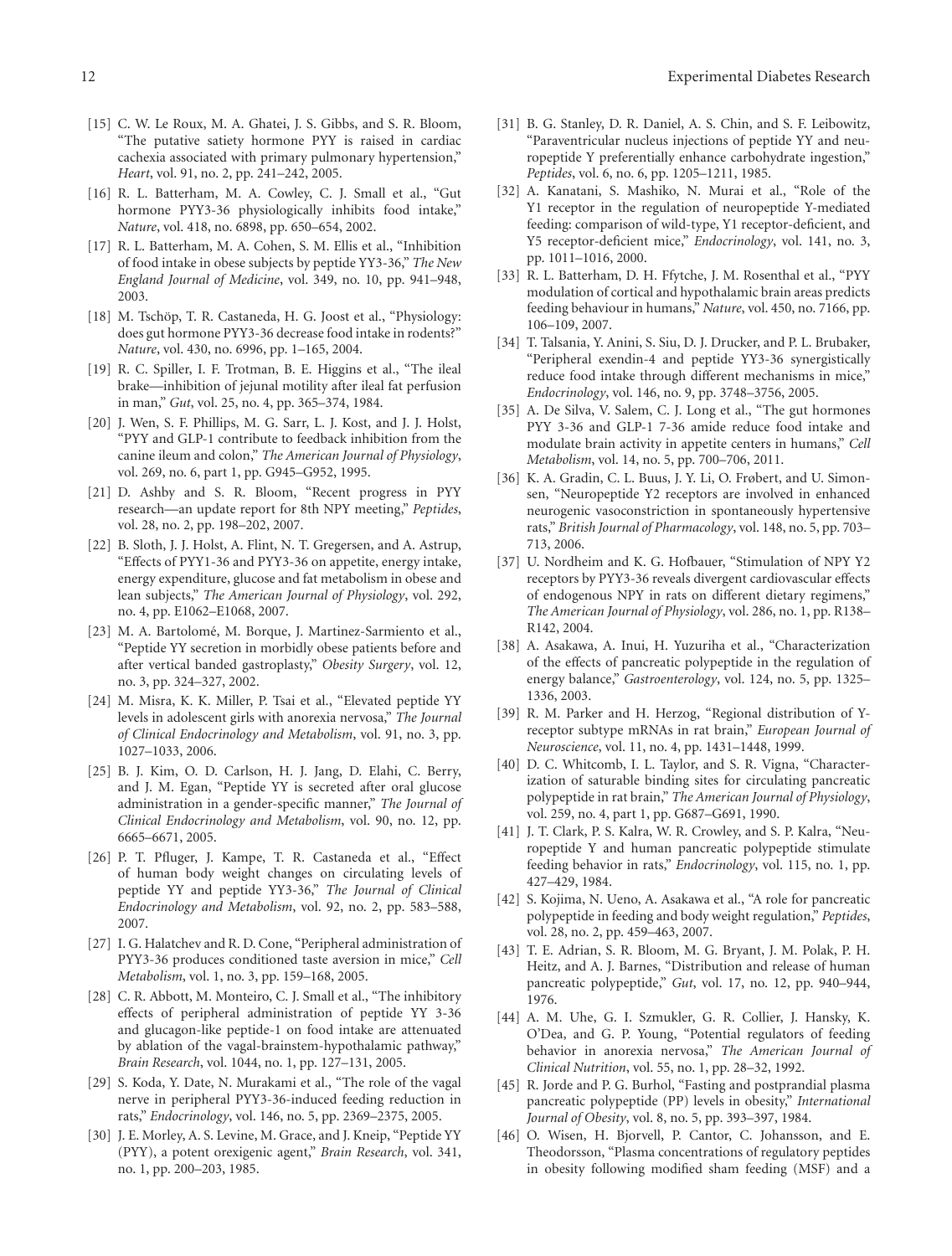liquid test meal," *Regulatory Peptides*, vol. 39, no. 1, pp. 43– 54, 1992.

- <span id="page-12-0"></span>[47] B. Glaser, G. Zoghlin, K. Pienta, and A. I. Vinik, "Pancreatic polypeptide response to secretin in obesity: effects of glucose intolerance," *Hormone and Metabolic Research*, vol. 20, no. 5, pp. 288–292, 1988.
- <span id="page-12-1"></span>[48] V. Lassmann, P. Vague, B. Vialettes, and M. C. Simon, "Low plasma levels of pancreatic polypeptide in obesity," *Diabetes*, vol. 29, no. 6, pp. 428–430, 1980.
- <span id="page-12-2"></span>[49] W. B. Zipf, T. M. O'Dorisio, S. Cataland, and K. Dixon, "Pancreatic polypeptide responses to protein meal challenges in obese but otherwise normal children and obese children with Prader-Willi syndrome," *The Journal of Clinical Endocrinology and Metabolism*, vol. 57, no. 5, pp. 1074–1080, 1983.
- <span id="page-12-3"></span>[50] N. Ueno, A. Inui, M. Iwamoto et al., "Decreased food intake and body weight in pancreatic polypeptide- overexpressing mice," *Gastroenterology*, vol. 117, no. 6, pp. 1427–1432, 1999.
- <span id="page-12-4"></span>[51] R. L. Batterham, C. W. Le Roux, M. A. Cohen et al., "Pancreatic polypeptide reduces appetite and food intake in humans," *The Journal of Clinical Endocrinology and Metabolism*, vol. 88, no. 8, pp. 3989–3992, 2003.
- <span id="page-12-5"></span>[52] G. G. Berntson, W. B. Zipf, T. M. O'Dorisio, J. A. Hoffman, and R. E. Chance, "Pancreatic polypeptide infusions reduce food intake in Prader-Willi syndrome," *Peptides*, vol. 14, no. 3, pp. 497–503, 1993.
- <span id="page-12-6"></span>[53] J. J. Holst, "On the physiology of GIP and GLP-1," *Hormone and Metabolic Research*, vol. 36, no. 11-12, pp. 747–754, 2004.
- <span id="page-12-7"></span>[54] M. Tang-Christensen, N. Vrang, and P. J. Larsen, "Glucagonlike peptide containing pathways in the regulation of feeding behaviour," *International Journal of Obesity*, vol. 25, supplement 5, pp. S42–S47, 2001.
- <span id="page-12-8"></span>[55] J. D. Tucker, S. Dhanvantari, and P. L. Brubaker, "Proglucagon processing in islet and intestinal cell lines," *Regulatory Peptides*, vol. 62, no. 1, pp. 29–35, 1996.
- <span id="page-12-9"></span>[56] C. Orskov, L. Rabenhoj, A. Wettergren, H. Kofod, and J. J. Holst, "Tissue and plasma concentrations of amidated and glycine-extended glucagon-like peptide I in humans," *Diabetes*, vol. 43, no. 4, pp. 535–539, 1994.
- <span id="page-12-10"></span>[57] P. J. Larsen, M. Tang-Christensen, J. J. Holst, and C. Ørskov, "Distribution of glucagon-like peptide-1 and other preproglucagon-derived peptides in the rat hypothalamus and brainstem," *Neuroscience*, vol. 77, no. 1, pp. 257–270, 1997.
- <span id="page-12-11"></span>[58] P. J. Shughrue, M. V. Lane, and I. Merchenthaler, "Glucagonlike peptide-1 receptor (GLP1-R) mRNA in the rat hypothalamus," *Endocrinology*, vol. 137, no. 11, pp. 5159–5162, 1996.
- <span id="page-12-12"></span>[59] P. J. Larsen, M. Tang-Christensen, and D. S. Jessop, "Central administration of glucagon-like peptide-1 activates hypothalamic neuroendocrine neurons in the rat," *Endocrinology*, vol. 138, no. 10, pp. 4445–4455, 1997.
- <span id="page-12-13"></span>[60] L. Rinaman, "Interoceptive stress activates glucagon-like peptide-1 neurons that project to the hypothalamus," *The American Journal of Physiology*, vol. 277, no. 2, part 2, pp. R582–R590, 1999.
- <span id="page-12-14"></span>[61] A. Nowak and E. Bojanowska, "Effects of peripheral or central GLP-1 receptor blockade on leptin-induced suppression of appetite," *Journal of Physiology and Pharmacology*, vol. 59, no. 3, pp. 501–510, 2008.
- <span id="page-12-15"></span>[62] R. Burcelin, A. Da Costa, D. Drucker, and B. Thorens, "Glucose competence of the hepatoportal vein sensor requires the presence of an activated glucagon-like peptide-1 receptor," *Diabetes*, vol. 50, no. 8, pp. 1720–1728, 2001.
- <span id="page-12-16"></span>[63] D. Dardevet, M. C. Moore, C. A. DiCostanzo et al., "Insulin secretion-independent effects of GLP-1 on canine liver glucose metabolism do not involve portal vein GLP-1 receptors," *The American Journal of Physiology*, vol. 289, no. 5, pp. G806– G814, 2005.
- <span id="page-12-17"></span>[64] J. J. Holst, "The physiology of glucagon-like peptide 1," *Physiological Reviews*, vol. 87, no. 4, pp. 1409–1439, 2007.
- <span id="page-12-18"></span>[65] E. Yamato, H. Ikegami, K. Takekawa et al., "Tissue-specific and glucose-dependent expression of receptor genes for glucagon and glucagon-like peptide-1 (GLP-1)," *Hormone and Metabolic Research*, vol. 29, no. 2, pp. 56–59, 1997.
- <span id="page-12-19"></span>[66] A. Harkavyi and P. S. Whitton, "Glucagon-like peptide 1 receptor stimulation as a means of neuroprotection," *British Journal of Pharmacology*, vol. 159, no. 3, pp. 495–501, 2010.
- <span id="page-12-20"></span>[67] A. Nakagawa, H. Satake, H. Nakabayashi et al., "Receptor gene expression of glucagon-like peptide-1, but not glucosedependent insulinotropic polypeptide, in rat nodose ganglion cells," *Autonomic Neuroscience: Basic & Clinical*, vol. 110, no. 1, pp. 36–43, 2004.
- <span id="page-12-21"></span>[68] T. P. Vahl, D. L. Drazen, R. J. Seeley, D. A. D'Alessio, and S. C. Woods, "Meal-anticipatory glucagon-like peptide-1 secretion in rats," *Endocrinology*, vol. 151, no. 2, pp. 569–575, 2010.
- <span id="page-12-22"></span>[69] D. E. Cummings and J. Overduin, "Gastrointestinal regulation of food intake," *The Journal of Clinical Investigation*, vol. 117, no. 1, pp. 13–23, 2007.
- <span id="page-12-23"></span>[70] C. Verdich, A. Flint, J. P. Gutzwiller et al., "A meta-analysis of the effect of glucagon-like peptide-1 (7-36) amide on Ad Libitum energy intake in humans," *The Journal of Clinical Endocrinology and Metabolism*, vol. 86, no. 9, pp. 4382–4389, 2001.
- <span id="page-12-24"></span>[71] T. Vilsbøll, H. Agersø, T. Krarup, and J. J. Holst, "Similar elimination rates of glucagon-like peptide-1 in obese type 2 diabetic patients and healthy subjects," *The Journal of Clinical Endocrinology and Metabolism*, vol. 88, no. 1, pp. 220–224, 2003.
- <span id="page-12-25"></span>[72] C. F. Deacon, "Circulation and degradation of GIP and GLP-1," *Hormone and Metabolic Research*, vol. 36, no. 11-12, pp. 761–765, 2004.
- <span id="page-12-26"></span>[73] R. Mentlein, B. Gallwitz, and W. E. Schmidt, "Dipeptidylpeptidase IV hydrolyses gastric inhibitory polypeptide, glucagon-like peptide-1(7-36)amide, peptide histidine methionine and is responsible for their degradation in human serum," *European Journal of Biochemistry*, vol. 214, no. 3, pp. 829–835, 1993.
- <span id="page-12-27"></span>[74] M. Zander, S. Madsbad, J. L. Madsen, and J. J. Holst, "Effect of 6-week course of glucagon-like peptide 1 on glycaemic control, insulin sensitivity, and *β*-cell function in type 2 diabetes: a parallel-group study," *The Lancet*, vol. 359, no. 9309, pp. 824–830, 2002.
- <span id="page-12-28"></span>[75] J. Eng, W. A. Kleinman, L. Singh, G. Singh, and J. P. Raufman, "Isolation and characterization of exendin-4, an exendin-3 analogue, from Heloderma suspectum venom. Further evidence for an exendin receptor on dispersed acini from guinea pig pancreas," *The Journal of Biological Chemistry*, vol. 267, no. 11, pp. 7402–7405, 1992.
- <span id="page-12-29"></span>[76] R. A. DeFronzo, R. E. Ratner, J. Han, D. D. Kim, M. S. Fineman, and A. D. Baron, "Effects of exenatide (exendin-4) on glycemic control and weight over 30 weeks in metformintreated patients with type 2," *Diabetes Care*, vol. 28, no. 5, pp. 1092–1100, 2005.
- <span id="page-12-30"></span>[77] J. M. Egan, A. Bulotta, H. Hui, and R. Perfetti, "GLP-1 receptor agonists are growth and differentiation factors for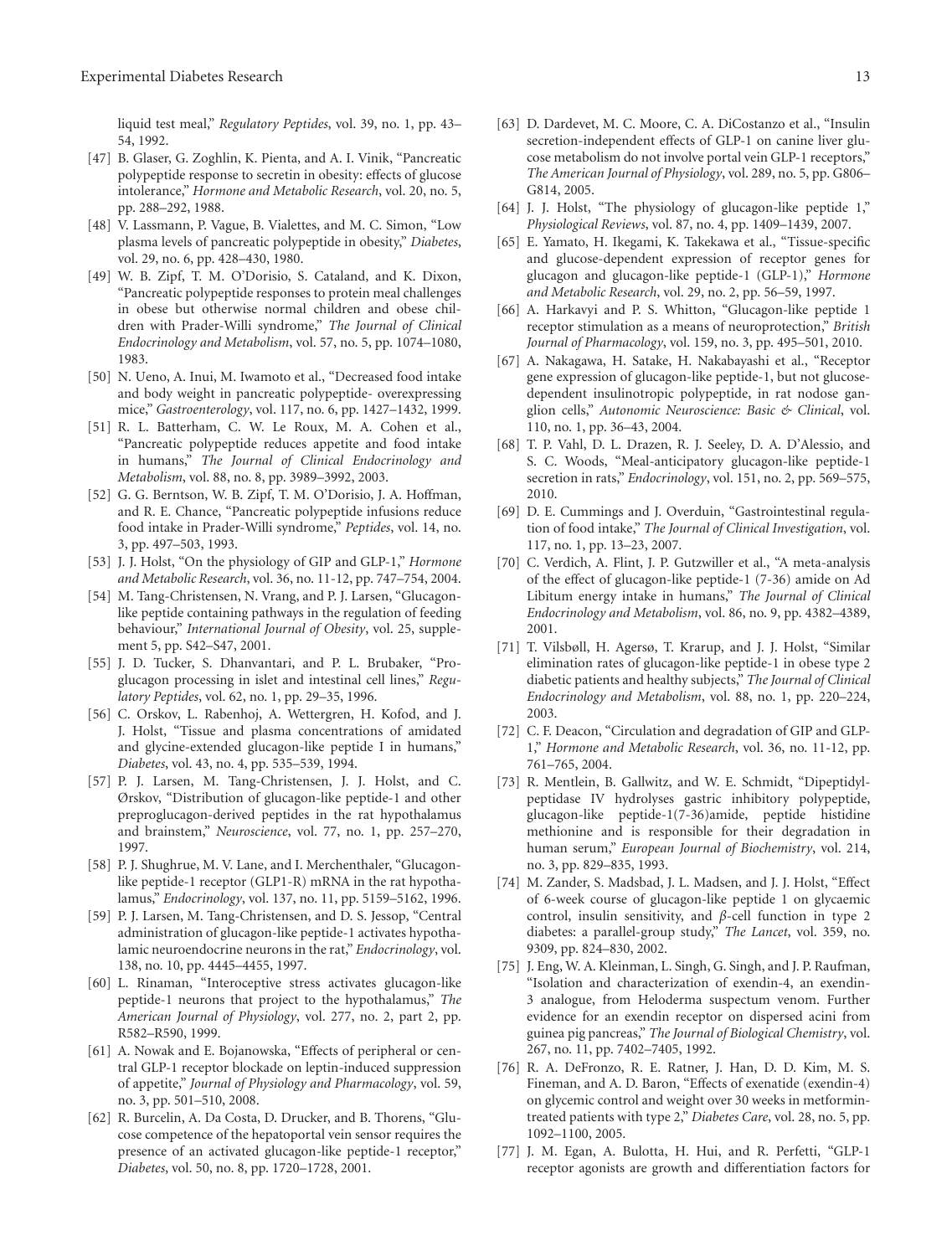pancreatic islet beta cells," *Diabetes/Metabolism Research and Reviews*, vol. 19, no. 2, pp. 115–123, 2003.

- <span id="page-13-0"></span>[78] A. Harkavyi and P. S. Whitton, "Glucagon-like peptide 1 receptor stimulation as a means of neuroprotection," *British Journal of Pharmacology*, vol. 159, no. 3, pp. 495–501, 2010.
- <span id="page-13-1"></span>[79] M. C. Bunck, A. Corner, B. Eliasson et al., "Effects of exenatide on measures of beta-cell function after 3 years in metformin-treated patients with type 2 diabetes," *Diabetes Care*, vol. 34, no. 9, pp. 2041–2047, 2011.
- <span id="page-13-2"></span>[80] J. Cegla, T. M. Tan, and S. R. Bloom, "Gut-brain cross-talk in appetite regulation," *Current Opinion in Clinical Nutrition and Metabolic Care*, vol. 13, no. 5, pp. 588–593, 2010.
- <span id="page-13-3"></span>[81] E. A. Gale, "GLP-1-based therapies and the exocrine pancreas: more light, or just more heat?" *Diabetes*, vol. 61, no. 5, pp. 986–988, 2012.
- <span id="page-13-4"></span>[82] D. Bataille, C. Gespach, K. Tatemoto et al., "Bioactive enteroglucagon (oxyntomodulin): present knowledge on its chemical structure and its biological activities," *Peptides*, vol. 2, supplement 2, pp. 41–44, 1981.
- <span id="page-13-5"></span>[83] M. A. Ghatei, L. O. Uttenthal, N. D. Christofides, M. G. Bryant, and S. R. Bloom, "Molecular forms of human enteroglucagon in tissue and plasma: plasma responses to nutrient stimuli in health and in disorders of the upper gastrointestinal tract," *The Journal of Clinical Endocrinology and Metabolism*, vol. 57, no. 3, pp. 488–495, 1983.
- <span id="page-13-6"></span>[84] B. T. Schjoldager, F. G. Baldissera, P. E. Mortensen, J. J. Holst, and J. Christiansen, "Oxyntomodulin: a potential hormone from the distal gut. Pharmacokinetics and effects on gastric acid and insulin secretion in man," *European Journal of Clinical Investigation*, vol. 18, no. 5, pp. 499–503, 1988.
- <span id="page-13-7"></span>[85] B. Schjoldager, P. E. Mortensen, J. Myhre, J. Christiansen, and J. J. Holst, "Oxyntomodulin from distal gut. Role in regulation of gastric and pancreatic functions," *Digestive Diseases and Sciences*, vol. 34, no. 9, pp. 1411–1419, 1989.
- <span id="page-13-8"></span>[86] M. A. Cohen, S. M. Ellis, C. W. Le Roux et al., "Oxyntomodulin suppresses appetite and reduces food intake in humans," *The Journal of Clinical Endocrinology and Metabolism*, vol. 88, no. 10, pp. 4696–4701, 2003.
- <span id="page-13-13"></span>[87] C. L. Dakin, I. Gunn, C. J. Small et al., "Oxyntomodulin inhibits food intake in the rat," *Endocrinology*, vol. 142, no. 10, pp. 4244–4250, 2001.
- <span id="page-13-9"></span>[88] K. Wynne, A. J. Park, C. J. Small et al., "Oxyntomodulin increases energy expenditure in addition to decreasing energy intake in overweight and obese humans: a randomised controlled trial," *International Journal of Obesity*, vol. 30, no. 12, pp. 1729–1736, 2006.
- <span id="page-13-10"></span>[89] C. L. Dakin, C. J. Small, R. L. Batterham et al., "Peripheral oxyntomodulin reduces food intake and body weight gain in rats," *Endocrinology*, vol. 145, no. 6, pp. 2687–2695, 2004.
- <span id="page-13-11"></span>[90] L. L. Baggio, Q. Huang, T. J. Brown, and D. J. Drucker, "Oxyntomodulin and glucagon-like peptide-1 differentially regulate murine food intake and energy expenditure," *Gastroenterology*, vol. 127, no. 2, pp. 546–558, 2004.
- <span id="page-13-12"></span>[91] H. C. Fehmann, J. Jiang, J. Schweinfurth, M. B. Wheeler, A. E. Boyd 3rd, and B. Goke, "Stable expression of the rat GLP-I receptor in CHO cells: activation and binding characteristics utilizing GLP-I(7-36)-amide, oxyntomodulin, exendin- 4, and exendin(9-39)," *Peptides*, vol. 15, no. 3, pp. 453–456, 1994.
- <span id="page-13-14"></span>[92] G. L. Sowden, D. J. Drucker, D. Weinshenker, and S. J. Swoap, "Oxyntomodulin increases intrinsic heart rate in mice independent of the glucagon-like peptide-1 receptor,"

*The American Journal of Physiology*, vol. 292, no. 2, pp. R962– R970, 2007.

- <span id="page-13-15"></span>[93] K. Ban, K. H. Kim, C. K. Cho et al., "Glucagon-like peptide (GLP)-1(9-36)amide-mediated cytoprotection is blocked by exendin(9-39) yet does not require the known GLP-1 receptor," *Endocrinology*, vol. 151, no. 4, pp. 1520–1531, 2010.
- <span id="page-13-16"></span>[94] M. R. Druce, J. S. Minnion, B. C. Field et al., "Investigation of structure-activity relationships of oxyntomodulin (Oxm) using oxm analogs," *Endocrinology*, vol. 150, no. 4, pp. 1712– 1722, 2009.
- <span id="page-13-17"></span>[95] K. M. Heppner, K. M. Habegger, J. Day et al., "Glucagon regulation of energy metabolism," *Physiology & Behavior*, vol. 100, no. 5, pp. 545–548, 2010.
- <span id="page-13-18"></span>[96] B. J. Jones, T. Tan, and S. R. Bloom, "Minireview: glucagon in stress and energy homeostasis," *Endocrinology*, vol. 153, no. 3, pp. 1049–1054, 2012.
- <span id="page-13-19"></span>[97] N. Geary, H. R. Kissileff, F. X. Pi-Sunyer, and V. Hinton, "Individual, but not simultaneous, glucagon and cholecystokinin infusions inhibit feeding in men," *The American Journal of Physiology*, vol. 262, no. 6, part 2, pp. R975–R980, 1992.
- <span id="page-13-20"></span>[98] J. R. Martin and D. Novin, "Decreased feeding in rats following hepatic portal infusion of glucagon," *Physiology & Behavior*, vol. 19, no. 4, pp. 461–466, 1977.
- <span id="page-13-21"></span>[99] J. L. Schulman, J. L. Carleton, G. Whitney, and J. C. Whitehorn, "Effect of glucagon on food intake and body weight in man," *Journal of Applied Physiology*, vol. 11, no. 3, pp. 419–421, 1957.
- <span id="page-13-22"></span>[100] A. Pocai, P. E. Carrington, J. R. Adams et al., "Glucagon-like peptide 1/glucagon receptor dual agonism reverses obesity in mice," *Diabetes*, vol. 58, no. 10, pp. 2258–2266, 2009.
- <span id="page-13-23"></span>[101] J. W. Day, N. Ottaway, J. T. Patterson et al., "A new glucagon and GLP-1 co-agonist eliminates obesity in rodents," *Nature Chemical Biology*, vol. 5, no. 10, pp. 749–757, 2009.
- <span id="page-13-24"></span>[102] M. Kojima, H. Hosoda, Y. Date, M. Nakazato, H. Matsuo, and K. Kangawa, "Ghrelin is a growth-hormone-releasing acylated peptide from stomach," *Nature*, vol. 402, no. 6762, pp. 656–660, 1999.
- <span id="page-13-25"></span>[103] Y. Date, M. Kojima, H. Hosoda et al., "Ghrelin, a novel growth hormone-releasing acylated peptide, is synthesized in a distinct endocrine cell type in the gastrointestinal tracts of rats and humans," *Endocrinology*, vol. 141, no. 11, pp. 4255– 4261, 2000.
- <span id="page-13-26"></span>[104] H. Hosoda, M. Kojima, and K. Kangawa, "Biological, physiological, and pharmacological aspects of ghrelin," *Journal of Pharmacological Sciences*, vol. 100, no. 5, pp. 398–410, 2006.
- <span id="page-13-27"></span>[105] M. A. Cowley, R. G. Smith, S. Diano et al., "The distribution and mechanism of action of ghrelin in the CNS demonstrates a novel hypothalamic circuit regulating energy homeostasis," *Neuron*, vol. 37, no. 4, pp. 649–661, 2003.
- <span id="page-13-28"></span>[106] M. Tschop, D. L. Smiley, and M. L. Heiman, "Ghrelin induces adiposity in rodents," *Nature*, vol. 407, no. 6806, pp. 908–913, 2000.
- <span id="page-13-29"></span>[107] N. Murakami, T. Hayashida, T. Kuroiwa et al., "Role for central ghrelin in food intake and secretion profile of stomach ghrelin in rats," *The Journal of Endocrinology*, vol. 174, no. 2, pp. 283–288, 2002.
- <span id="page-13-30"></span>[108] D. E. Cummings, J. Q. Purnell, R. S. Frayo, K. Schmidova, B. E. Wisse, and D. S. Weigle, "A preprandial rise in plasma ghrelin levels suggests a role in meal initiation in humans," *Diabetes*, vol. 50, no. 8, pp. 1714–1719, 2001.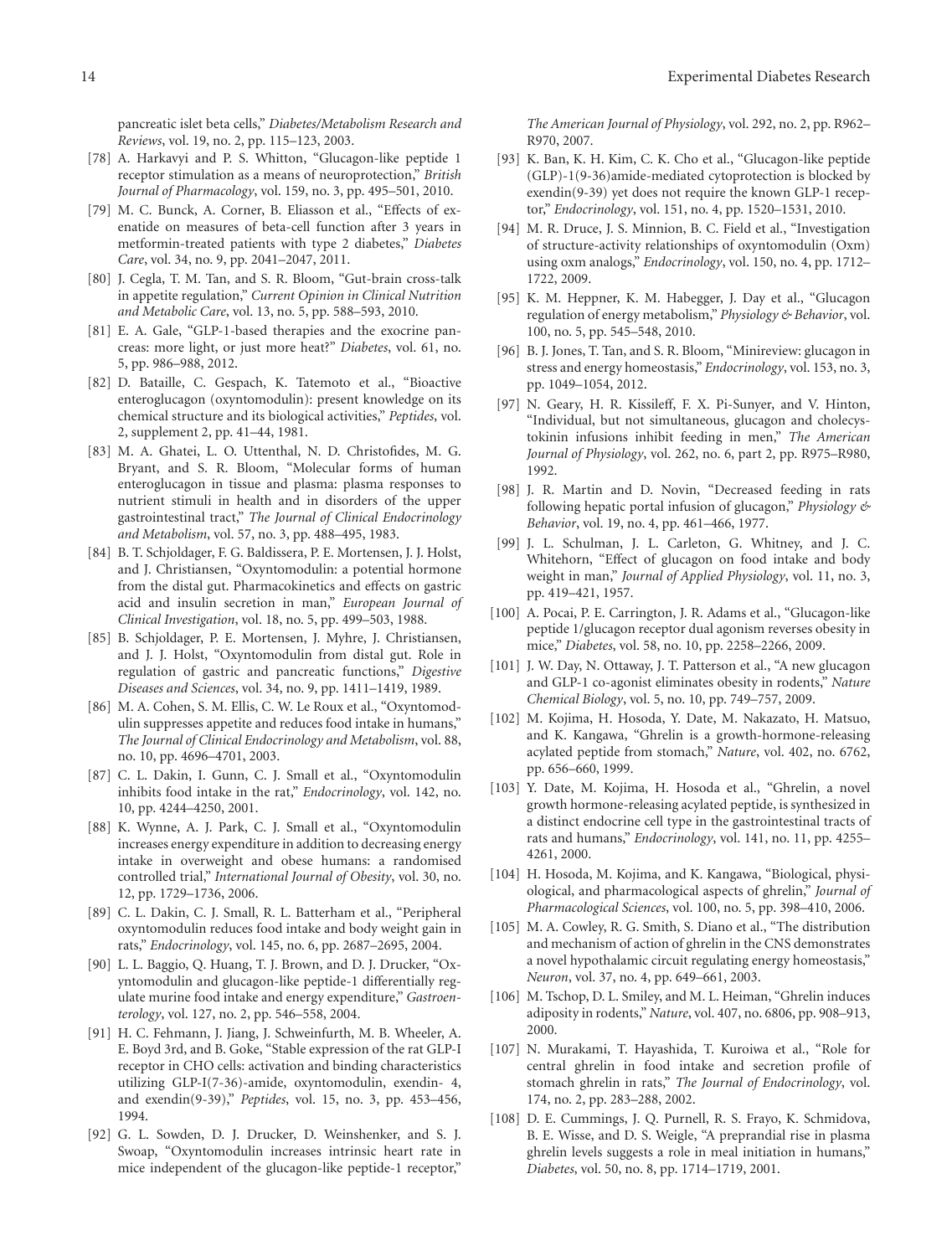- <span id="page-14-0"></span>[109] M. Nakazato, N. Murakami, Y. Date et al., "A role for ghrelin in the central regulation of feeding," *Nature*, vol. 409, no. 6817, pp. 194–198, 2001.
- <span id="page-14-1"></span>[110] B. Otto, U. Cuntz, E. Fruehauf et al., "Weight gain decreases elevated plasma ghrelin concentrations of patients with anorexia nervosa," *European Journal of Endocrinology*, vol. 145, no. 5, pp. 669–673, 2001.
- <span id="page-14-2"></span>[111] D. E. Cummings, D. S. Weigle, R. S. Frayo et al., "Plasma ghrelin levels after diet-induced weight loss or gastric bypass surgery," *The New England Journal of Medicine*, vol. 346, no. 21, pp. 1623–1630, 2002.
- <span id="page-14-3"></span>[112] C. W. le Roux, M. Patterson, R. P. Vincent, C. Hunt, M. A. Ghatei, and S. R. Bloom, "Postprandial plasma ghrelin is suppressed proportional to meal calorie content in normalweight but not obese subjects," *The Journal of Clinical Endocrinology and Metabolism*, vol. 90, no. 2, pp. 1068–1071, 2005.
- <span id="page-14-4"></span>[113] N. Nagaya, M. Uematsu, M. Kojima et al., "Elevated circulating level of ghrelin in cachexia associated with chronic heart failure: relationships between ghrelin and anabolic/catabolic factors," *Circulation*, vol. 104, no. 17, pp. 2034–2038, 2001.
- <span id="page-14-5"></span>[114] D. E. Cummings, K. Clement, J. Q. Purnell et al., "Elevated plasma ghrelin levels in Prader-Willi syndrome," *Nature Medicine*, vol. 8, no. 7, pp. 643–644, 2002.
- <span id="page-14-6"></span>[115] L. Wang, D. H. Saint-Pierre, and Y. Taché, "Peripheral ghrelin selectively increases Fos expression in neuropeptide Y—synthesizing neurons in mouse hypothalamic arcuate nucleus," *Neuroscience Letters*, vol. 325, no. 1, pp. 47–51, 2002.
- <span id="page-14-7"></span>[116] H. Y. Chen, M. E. Trumbauer, A. S. Chen et al., "Orexigenic action of peripheral ghrelin is mediated by neuropeptide Y and agouti-related protein," *Endocrinology*, vol. 145, no. 6, pp. 2607–2612, 2004.
- <span id="page-14-8"></span>[117] C. B. Lawrence, A. C. Snape, F. M. Baudoin, and S. M. Luckman, "Acute central ghrelin and GH secretagogues induce feeding and activate brain appetite centers," *Endocrinology*, vol. 143, no. 1, pp. 155–162, 2002.
- <span id="page-14-9"></span>[118] Y. Date, N. Murakami, K. Toshinai et al., "The role of the gastric afferent vagal nerve in ghrelin-induced feeding and growth hormone secretion in rats," *Gastroenterology*, vol. 123, no. 4, pp. 1120–1128, 2002.
- <span id="page-14-10"></span>[119] S. Malik, F. McGlone, D. Bedrossian, and A. Dagher, "Ghrelin modulates brain activity in areas that control appetitive behavior," *Cell Metabolism*, vol. 7, no. 5, pp. 400–409, 2008.
- <span id="page-14-11"></span>[120] C. M. Zhao, M. W. Furnes, B. Stenström, B. Kulseng, and D. Chen, "Characterization of obestatin- and ghrelin-producing cells in the gastrointestinal tract and pancreas of rats: an immunohistochemical and electron-microscopic study," *Cell and Tissue Research*, vol. 331, no. 3, pp. 575–587, 2008.
- <span id="page-14-12"></span>[121] A. Lacquaniti, V. Donato, V. Chirico, A. Buemi, and M. Buemi, "Obestatin: an interesting but controversial gut hormone," *Annals of Nutrition & Metabolism*, vol. 59, no. 2– 4, pp. 193–199, 2011.
- <span id="page-14-13"></span>[122] G. Gourcerol, T. Coskun, L. S. Craft et al., "Preproghrelinderived peptide, obestatin, fails to influence food intake in lean or obese rodents," *Obesity*, vol. 15, no. 11, pp. 2643– 2652, 2007.
- <span id="page-14-14"></span>[123] J. Gibbs, R. C. Young, and G. P. Smith, "Cholecystokinin decreases food intake in rats," *Journal of Comparative and Physiological Psychology*, vol. 84, no. 3, pp. 488–495, 1973.
- <span id="page-14-15"></span>[124] R. A. Liddle, I. D. Goldfine, M. S. Rosen, R. A. Taplitz, and J. A. Williams, "Cholecystokinin bioactivity in human plasma. Molecular forms, responses to feeding, and relationship to

gallbladder contraction," *The Journal of Clinical Investigation*, vol. 75, no. 4, pp. 1144–1152, 1985.

- <span id="page-14-16"></span>[125] H. R. Kissileff, F. X. Pi-Sunyer, J. Thornton, and G. P. Smith, "C-terminal octapeptide of cholecystokinin decreases food intake in man," *The American Journal of Clinical Nutrition*, vol. 34, no. 2, pp. 154–160, 1981.
- <span id="page-14-17"></span>[126] D. B. West, D. Fey, and S. C. Woods, "Cholecystokinin persistently suppresses meal size but not food intake in freefeeding rats," *The American Journal of Physiology*, vol. 246, no. 5, part 2, pp. R776–R787, 1984.
- <span id="page-14-18"></span>[127] J. N. Crawley and M. C. Beinfeld, "Rapid development of tolerance to the behavioural actions of cholecystokinin," *Nature*, vol. 302, no. 5910, pp. 703–706, 1983.
- <span id="page-14-19"></span>[128] T. H. Moran, A. R. Baldessarini, C. F. Salorio, T. Lowery, and G. J. Schwartz, "Vagal afferent and efferent contributions to the inhibition of food intake by cholecystokinin," *The American Journal of Physiology*, vol. 272, no. 4, part 2, pp. R1245–R1251, 1997.
- <span id="page-14-20"></span>[129] T. H. Moran, L. F. Katz, C. R. Plata-Salaman, and G. J. Schwartz, "Disordered food intake and obesity in rats lacking cholecystokinin A receptors," *The American Journal of Physiology*, vol. 274, no. 3, part 2, pp. R618–R625, 1998.
- <span id="page-14-21"></span>[130] S. A. Wank, "Cholecystokinin receptors," *The American Journal of Physiology*, vol. 269, no. 5, part 1, pp. G628–G646, 1995.
- <span id="page-14-22"></span>[131] C. Owyang and A. Heldsinger, "Vagal control of satiety and hormonal regulation of appetite," *Journal of Neurogastroenterology and Motility*, vol. 17, no. 4, pp. 338–348, 2011.
- <span id="page-14-23"></span>[132] M. D. Barrachina, V. Martínez, L. Wang, J. Y. Wei, and Y. Taché, "Synergistic interaction between leptin and cholecystokinin to reduce short-term food intake in lean mice," *Proceedings of the National Academy of Sciences of the United States of America*, vol. 94, no. 19, pp. 10455–10460, 1997.
- <span id="page-14-24"></span>[133] T. K. Reda, A. Geliebter, and F. X. Pi-Sunyer, "Amylin, food intake, and obesity," *Obesity Research*, vol. 10, no. 10, pp. 1087–1091, 2002.
- <span id="page-14-25"></span>[134] T. Reinehr, G. de Sousa, P. Niklowitz, and C. L. Roth, "Amylin and its relation to insulin and lipids in obese children before and after weight loss," *Obesity*, vol. 15, no. 8, pp. 2006–2011, 2007.
- <span id="page-14-26"></span>[135] P. A. Rushing, M. M. Hagan, R. J. Seeley, T. A. Lutz, and S. C. Woods, "Amylin: a novel action in the brain to reduce body weight," *Endocrinology*, vol. 141, no. 2, pp. 850–853, 2000.
- <span id="page-14-27"></span>[136] R. G. Thompson, L. Pearson, S. L. Schoenfeld, and O. G. Kolterman, "Pramlintide, a synthetic analog of human amylin, improves the metabolic profile of patients with type 2 diabetes using insulin," *Diabetes Care*, vol. 21, no. 6, pp. 987–993, 1998.
- <span id="page-14-28"></span>[137] C. Weyer, D. G. Maggs, A. A. Young, and O. G. Kolterman, "Amylin replacement with pramlintide as an adjunct to insulin therapy in type 1 and type 2 diabetes mellitus: a physiological approach toward improved metabolic control," *Current Pharmaceutical Design*, vol. 7, no. 14, pp. 1353–1373, 2001.
- <span id="page-14-29"></span>[138] K. S. Polonsky, B. D. Given, and E. Van Cauter, "Twentyfour-hour profiles and pulsatile patterns of insulin secretion in normal and obese subjects," *The Journal of Clinical Investigation*, vol. 81, no. 2, pp. 442–448, 1988.
- <span id="page-14-30"></span>[139] E. L. Air, S. C. Benoit, K. A. Blake Smith, D. J. Clegg, and S. C. Woods, "Acute third ventricular administration of insulin decreases food intake in two paradigms," *Pharmacology Biochemistry and Behavior*, vol. 72, no. 1-2, pp. 423–429, 2002.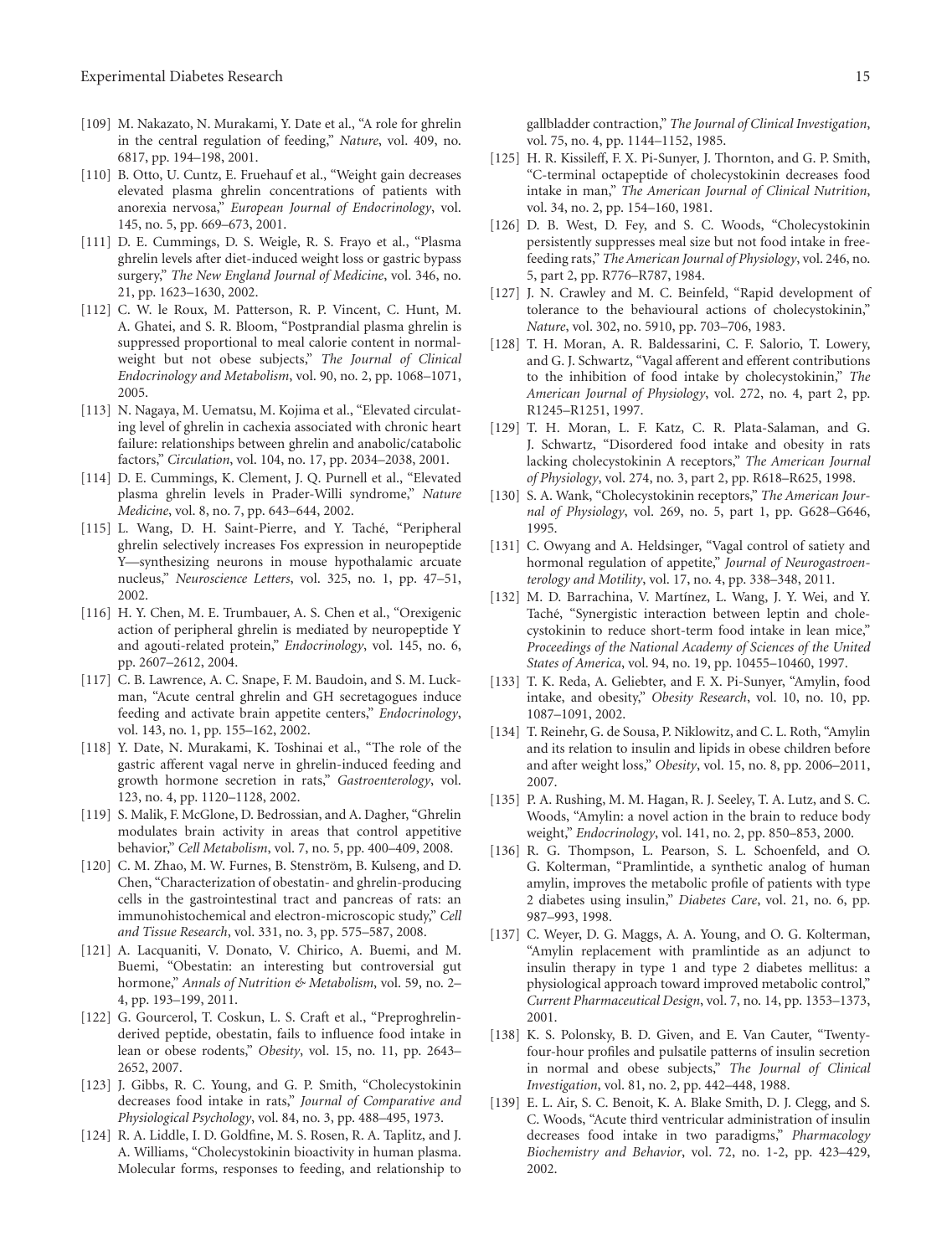- <span id="page-15-0"></span>[140] D. Porte Jr. and S. C. Woods, "Regulation of food intake and body weight by insulin," *Diabetologia*, vol. 20, supplement 3, pp. 274–280, 1981.
- <span id="page-15-1"></span>[141] J. A. Menendez and D. M. Atrens, "Insulin and the paraventricular hypothalamus: modulation of energy balance," *Brain Research*, vol. 555, no. 2, pp. 193–201, 1991.
- <span id="page-15-2"></span>[142] G. D. Baura, D. M. Foster, D. Porte Jr. et al., "Saturable transport of insulin from plasma into the central nervous system of dogs in vivo. A mechanism for regulated insulin delivery to the brain," *The Journal of Clinical Investigation*, vol. 92, no. 4, pp. 1824–1830, 1993.
- <span id="page-15-3"></span>[143] E. S. Corp, S. C. Woods, D. Porte Jr., D. M. Dorsa, D. P. Figlewicz, and D. G. Baskin, "Localization of 125Iinsulin binding sites in the rat hypothalamus by quantitative autoradiography," *Neuroscience Letters*, vol. 70, no. 1, pp. 17– 22, 1986.
- <span id="page-15-4"></span>[144] M. W. Schwartz, A. J. Sipols, J. L. Marks et al., "Inhibition of hypothalamic neuropeptide Y gene expression by insulin," *Endocrinology*, vol. 130, no. 6, pp. 3608–3616, 1992.
- <span id="page-15-5"></span>[145] R. V. Considine, M. K. Sinha, M. L. Heiman et al., "Serum immunoreactive-leptin concentrations in normal-weight and obese humans," *The New England Journal of Medicine*, vol. 334, no. 5, pp. 292–295, 1996.
- <span id="page-15-6"></span>[146] M. F. Saad, M. G. Riad-Gabriel, A. Khan et al., "Diurnal and ultradian rhythmicity of plasma leptin: effects of gender and adiposity," *The Journal of Clinical Endocrinology and Metabolism*, vol. 83, no. 2, pp. 453–459, 1998.
- <span id="page-15-7"></span>[147] W. A. Banks, A. J. Kastin, W. Huang, J. B. Jaspan, and L. M. Maness, "Leptin enters the brain by a saturable system independent of insulin," *Peptides*, vol. 17, no. 2, pp. 305–311, 1996.
- <span id="page-15-8"></span>[148] D. G. Baskin, J. F. Breininger, and M. W. Schwartz, "Leptin receptor mrna identifies a subpopulation of neuropeptide y neurons activated by fasting in rat hypothalamus," *Diabetes*, vol. 48, no. 4, pp. 828–833, 1999.
- <span id="page-15-9"></span>[149] M. W. Schwartz, S. C. Woods, D. Porte Jr., R. J. Seeley, and D. G. Baskin, "Central nervous system control of food intake," *Nature*, vol. 404, no. 6778, pp. 661–671, 2000.
- <span id="page-15-10"></span>[150] A. Sahu, "Leptin signaling in the hypothalamus: emphasis on energy homeostasis and leptin resistance," *Frontiers in Neuroendocrinology*, vol. 24, no. 4, pp. 225–253, 2003.
- <span id="page-15-11"></span>[151] M. A. Pelleymounter, M. J. Cullen, M. B. Baker et al., "Effects of the obese gene product on body weight regulation in ob/ob mice," *Science*, vol. 269, no. 5223, pp. 540–543, 1995.
- <span id="page-15-12"></span>[152] J. E. Blevins and D. G. Baskin, "Hypothalamic-brainstem circuits controlling eating," *Forum of Nutrition*, vol. 63, pp. 133–140, 2010.
- <span id="page-15-13"></span>[153] L. A. Tartaglia, "The leptin receptor," *The Journal of Biological Chemistry*, vol. 272, no. 10, pp. 6093–6096, 1997.
- <span id="page-15-14"></span>[154] H. Fei, H. J. Okano, C. Li et al., "Anatomic localization of alternatively spliced leptin receptors (Ob-R) in mouse brain and other tissues," *Proceedings of the National Academy of Sciences of the United States of America*, vol. 94, no. 13, pp. 7001–7005, 1997.
- <span id="page-15-15"></span>[155] H. Chen, O. Charlat, L. A. Tartaglia et al., "Evidence that the diabetes gene encodes the leptin receptor: identification of a mutation in the leptin receptor gene in db/db mice," *Cell*, vol. 84, no. 3, pp. 491–495, 1996.
- <span id="page-15-16"></span>[156] D. L. Coleman, "Obese and diabetes: two mutant genes causing diabetes-obesity syndromes in mice," *Diabetologia*, vol. 14, no. 3, pp. 141–148, 1978.
- <span id="page-15-17"></span>[157] J. L. Halaas, K. S. Gajiwala, M. Maffei et al., "Weight-reducing effects of the plasma protein encoded by the obese gene," *Science*, vol. 269, no. 5223, pp. 543–546, 1995.
- <span id="page-15-18"></span>[158] I. S. Farooqi, G. Matarese, G. M. Lord et al., "Beneficial effects of leptin on obesity, T cell hyporesponsiveness, and neuroendocrine/metabolic dysfunction of human congenital leptin deficiency," *The Journal of Clinical Investigation*, vol. 110, no. 8, pp. 1093–1103, 2002.
- <span id="page-15-19"></span>[159] H. Münzberg, "Leptin-signaling pathways and leptin resistance," *Forum of Nutrition*, vol. 63, pp. 123–132, 2010.
- <span id="page-15-20"></span>[160] W. A. Banks, "Anorectic effects of circulating cytokines: role of the vascular blood-brain barrier," *Nutrition*, vol. 17, no. 5, pp. 434–437, 2001.
- <span id="page-15-21"></span>[161] E. E. Benarroch, "Neural control of feeding behavior: overview and clinical correlations," *Neurology*, vol. 74, no. 20, pp. 1643–1650, 2010.
- <span id="page-15-22"></span>[162] K. A. Simpson, N. M. Martin, and S. R. Bloom, "Hypothalamic regulation of food intake and clinical therapeutic applications," *Arquivos Brasileiros de Endocrinologia e Metabologia*, vol. 53, no. 2, pp. 120–128, 2009.
- <span id="page-15-35"></span>[163] S. Stanley, K. Wynne, B. McGowan, and S. Bloom, "Hormonal regulation of food intake," *Physiological Reviews*, vol. 85, no. 4, pp. 1131–1158, 2005.
- <span id="page-15-23"></span>[164] K. Suzuki, K. A. Simpson, J. S. Minnion, J. C. Shillito, and S. R. Bloom, "The role of gut hormones and the hypothalamus in appetite regulation," *Endocrine Journal*, vol. 57, no. 5, pp. 359–372, 2010.
- <span id="page-15-24"></span>[165] J. Mayer and D. W. Thomas, "Regulation of food intake and obesity," *Science*, vol. 156, no. 3773, pp. 328–337, 1967.
- <span id="page-15-25"></span>[166] R. D. Broadwell and M. W. Brightman, "Entry of peroxidase into neurons of the central and peripheral nervous systems from extracerebral and cerebral blood," *The Journal of Comparative Neurology*, vol. 166, no. 3, pp. 257–283, 1976.
- <span id="page-15-26"></span>[167] D. Huszar, C. A. Lynch, V. Fairchild-Huntress et al., "Targeted disruption of the melanocortin-4 receptor results in obesity in mice," *Cell*, vol. 88, no. 1, pp. 131–141, 1997.
- <span id="page-15-27"></span>[168] A. S. Chen, D. J. Marsh, M. E. Trumbauer et al., "Inactivation of the mouse melanocortin-3 receptor results in increased fat mass and reduced lean body mass," *Nature Genetics*, vol. 26, no. 1, pp. 97–102, 2000.
- <span id="page-15-28"></span>[169] C. R. Abbott, M. Rossi, M. Kim et al., "Investigation of the melanocyte stimulating hormones on food intakeLack of evidence to support a role for the melanocortin-3-receptor," *Brain Research*, vol. 869, no. 1-2, pp. 203–210, 2000.
- <span id="page-15-29"></span>[170] P. Kristensen, M. E. Judge, L. Thim et al., "Hypothalamic CART is a new anorectic peptide regulated by leptin," *Nature*, vol. 393, no. 6680, pp. 72–76, 1998.
- <span id="page-15-30"></span>[171] C. R. Abbott, M. Rossi, A. M. Wren et al., "Evidence of an orexigenic role for cocaine- and amphetamine-regulated transcript after administration into discrete hypothalamic nuclei," *Endocrinology*, vol. 142, no. 8, pp. 3457–3463, 2001.
- <span id="page-15-31"></span>[172] C. Broberger, J. Johansen, C. Johansson, M. Schalling, and T. Hökfelt, "The neuropeptide Y/agouti gene-related protein (AGRP) brain circuitry in normal, anorectic, and monosodium glutamate-treated mice," *Proceedings of the National Academy of Sciences of the United States of America*, vol. 95, no. 25, pp. 15043–15048, 1998.
- <span id="page-15-32"></span>[173] Y. S. Allen, T. E. Adrian, J. M. Allen et al., "Neuropeptide Y distribution in the rat brain," *Science*, vol. 221, no. 4613, pp. 877–879, 1983.
- <span id="page-15-33"></span>[174] B. G. Stanley, S. E. Kyrkouli, S. Lampert, and S. F. Leibowitz, "Neuropeptide Y chronically injected into the hypothalamus: a powerful neurochemical inducer of hyperphagia and obesity," *Peptides*, vol. 7, no. 6, pp. 1189–1192, 1986.
- <span id="page-15-34"></span>[175] M. M. Ollmann, B. D. Wilson, Y. K. Yang et al., "Antagonism of central melanocortin receptors in vitro and in vivo by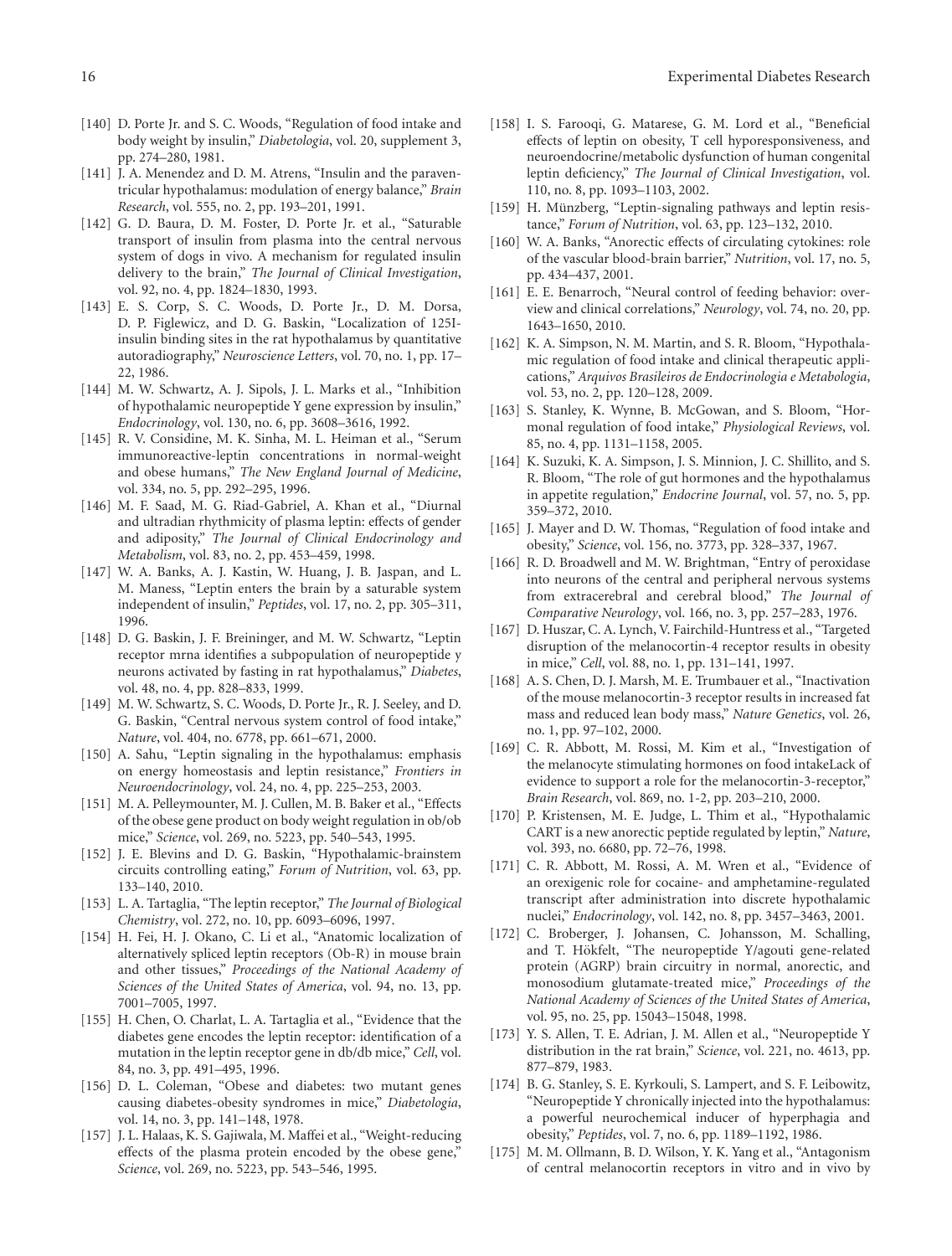agouti-related protein," *Science*, vol. 278, no. 5335, pp. 135– 138, 1997.

- <span id="page-16-0"></span>[176] S. F. Leibowitz, N. J. Hammer, and K. Chang, "Hypothalamic paraventricular nucleus lesions produce overeating and obesity in the rat," *Physiology & Behavior*, vol. 27, no. 6, pp. 1031–1040, 1981.
- <span id="page-16-1"></span>[177] D. S. Ludwig, N. A. Tritos, J. W. Mastaitis et al., "Melaninconcentrating hormone overexpression in transgenic mice leads to obesity and insulin resistance," *The Journal of Clinical Investigation*, vol. 107, no. 3, pp. 379–386, 2001.
- <span id="page-16-2"></span>[178] D. J. Marsh, D. T. Weingarth, D. E. Novi et al., "Melaninconcentrating hormone 1 receptor-deficient mice are lean, hyperactive, and hyperphagic and have altered metabolism," *Proceedings of the National Academy of Sciences of the United States of America*, vol. 99, no. 5, pp. 3240–3245, 2002.
- <span id="page-16-3"></span>[179] T. Sakurai, A. Amemiya, M. Ishii et al., "Orexins and orexin receptors: a family of hypothalamic neuropeptides and G protein-coupled receptors that regulate feeding behavior," *Cell*, vol. 92, no. 4, pp. 573–585, 1998.
- <span id="page-16-4"></span>[180] C. Peyron, D. K. Tighe, A. N. van den Pol et al., "Neurons containing hypocretin (orexin) project to multiple neuronal systems," *The Journal of Neuroscience*, vol. 18, no. 23, pp. 9996–10015, 1998.
- <span id="page-16-5"></span>[181] S. Nishino, B. Ripley, S. Overeem, G. J. Lammers, and E. Mignot, "Hypocretin (orexin) deficiency in human narcolepsy," *The Lancet*, vol. 355, no. 9197, pp. 39–40, 2000.
- <span id="page-16-6"></span>[182] H. G. Cheon, "Antiobesity effects of melanin-concentrating hormone receptor 1 (MCH-R1) antagonists," in *Handbook of Experimental Pharmacology*, vol. 209, pp. 383–403, 2012.
- <span id="page-16-7"></span>[183] K. Wynne, S. Stanley, B. McGowan, and S. Bloom, "Appetite control," *The Journal of Endocrinology*, vol. 184, no. 2, pp. 291–318, 2005.
- <span id="page-16-8"></span>[184] D. M. Jacobowitz and T. L. O'Donohue, "*α*-Melanocyte stimulating hormone: immunohistochemical identification and mapping in neurons of rat brain," *Proceedings of the National Academy of Sciences of the United States of America*, vol. 75, no. 12, pp. 6300–6304, 1978.
- <span id="page-16-9"></span>[185] L. L. Bernardis and L. L. Bellinger, "The dorsomedial hypothalamic nucleus revisited: 1986 update," *Brain Research*, vol. 434, no. 3, pp. 321–381, 1987.
- <span id="page-16-10"></span>[186] X. M. Guan, H. Yu, M. Trumbauer, E. Frazier, L. H. Van der Ploeg, and H. Chen, "Induction of neuropeptide Y expression in dorsomedial hypothalamus of diet-induced obese mice," *Neuroreport*, vol. 9, no. 15, pp. 3415–3419, 1998.
- <span id="page-16-11"></span>[187] B. Xu, E. H. Goulding, K. Zang et al., "Brain-derived neurotrophic factor regulates energy balance downstream of melanocortin-4 receptor," *Nature Neuroscience*, vol. 6, no. 7, pp. 736–742, 2003.
- <span id="page-16-12"></span>[188] T. J. Unger, G. A. Calderon, L. C. Bradley, M. Sena-Esteves, and M. Rios, "Selective deletion of Bdnf in the ventromedial and dorsomedial hypothalamus of adult mice results in hyperphagic behavior and obesity," *The Journal of Neuroscience*, vol. 27, no. 52, pp. 14265–14274, 2007.
- <span id="page-16-13"></span>[189] J. A. Gonzàlez, F. Reimann, and D. Burdakov, "Dissociation between sensing and metabolism of glucose in sugar sensing neurones," *The Journal of Physiology*, vol. 587, no. 1, part 1, pp. 41–48, 2009.
- <span id="page-16-14"></span>[190] E. F. Bailey, "A tasty morsel: the role of the dorsal vagal complex in the regulation of food intake and swallowing. Focus on "BDNF/TrkB signaling interacts with GABAergic system to inhibit rhythmic swallowing in the rat," by Bariohay et al.," *The American Journal of Physiology*, vol. 295, no. 4, pp. R1048–R1049, 2008.
- <span id="page-16-15"></span>[191] H. Zheng, L. M. Patterson, C. B. Phifer, and H. R. Berthoud, "Brain stem melanocortinergic modulation of meal size and identification of hypothalamic POMC projections," *The American Journal of Physiology*, vol. 289, no. 1, pp. R247– R258, 2005.
- <span id="page-16-16"></span>[192] J. C. Geerling, J. W. Shin, P. C. Chimenti, and A. D. Loewy, "Paraventricular hypothalamic nucleus: axonal projections to the brainstem," *The Journal of Comparative Neurology*, vol. 518, no. 9, pp. 1460–1499, 2010.
- <span id="page-16-17"></span>[193] H. J. Grill and J. M. Kaplan, "The neuroanatomical axis for control of energy balance," *Frontiers in Neuroendocrinology*, vol. 23, no. 1, pp. 2–40, 2002.
- <span id="page-16-18"></span>[194] D. van der Kooy, "Area postrema: site where cholecystokinin acts to decrease food intake," *Brain Research*, vol. 295, no. 2, pp. 345–347, 1984.
- <span id="page-16-19"></span>[195] T. W. Schwartz, J. J. Holst, J. Fahrenkrug et al., "Vagal, cholinergic regulation of pancreatic polypeptide secretion.," *The Journal of Clinical Investigation*, vol. 61, no. 3, pp. 781– 789, 1978.
- <span id="page-16-20"></span>[196] K. L. Ellacott, I. G. Halatchev, and R. D. Cone, "Characterization of leptin-responsive neurons in the caudal brainstem," *Endocrinology*, vol. 147, no. 7, pp. 3190–3195, 2006.
- <span id="page-16-21"></span>[197] P. Moriarty, R. Dimaline, D. G. Thompson, and G. J. Dockray, "Characterization of cholecystokinin(A) and cholecystokinin(B) receptors expressed by vagal afferent neurons," *Neuroscience*, vol. 79, no. 3, pp. 905–913, 1997.
- <span id="page-16-22"></span>[198] G. Burdyga, D. Spiller, R. Morris et al., "Expression of the leptin receptor in rat and human nodose ganglion neurones," *Neuroscience*, vol. 109, no. 2, pp. 339–347, 2002.
- <span id="page-16-23"></span>[199] D. W. Nelson, J. W. Sharp, M. S. Brownfield, H. E. Raybould, and D. M. Ney, "Localization and activation of glucagonlike peptide-2 receptors on vagal afferents in the rat," *Endocrinology*, vol. 148, no. 5, pp. 1954–1962, 2007.
- <span id="page-16-24"></span>[200] G. Burdyga, S. Lal, D. Spiller et al., "Localization of orexin-1 receptors to vagal afferent neurons in the rat and humans," *Gastroenterology*, vol. 124, no. 1, pp. 129–139, 2003.
- <span id="page-16-25"></span>[201] R. J. Phillips and T. L. Powley, "Gastric volume rather than nutrient content inhibits food intake," *The American Journal of Physiology*, vol. 271, no. 3, part 2, pp. R766–R769, 1996.
- <span id="page-16-26"></span>[202] G. J. Schwartz, "The role of gastrointestinal vagal afferents in the control of food intake: current prospects," *Nutrition*, vol. 16, no. 10, pp. 866–873, 2000.
- <span id="page-16-27"></span>[203] G. J. Schwartz, C. F. Salorio, C. Skoglund, and T. H. Moran, "Gut vagal afferent lesions increase meal size but do not block gastric preload-induced feeding suppression," *The American Journal of Physiology*, vol. 276, no. 6, part 2, pp. R1623– R1629, 1999.
- <span id="page-16-28"></span>[204] A. Randich, W. J. Tyler, J. E. Cox, S. T. Meller, G. R. Kelm, and S. S. Bharaj, "Responses of celiac and cervical vagal afferents to infusions of lipids in the jejunum or ileum of the rat," *The American Journal of Physiology*, vol. 278, no. 1, pp. R34–R43, 2000.
- <span id="page-16-29"></span>[205] J. G. Kral, W. Paez, and B. M. Wolfe, "Vagal nerve function in obesity: therapeutic implications," *World Journal of Surgery*, vol. 33, no. 10, pp. 1995–2006, 2009.
- <span id="page-16-30"></span>[206] G. Krolczyk, D. Zurowski, J. Sobocki et al., "Effects of continuous microchip (MC) vagal neuromodulation on gastrointestinal function in rats," *Journal of Physiology and Pharmacology*, vol. 52, no. 4, part 1, pp. 705–715, 2001.
- <span id="page-16-31"></span>[207] D. Val-Laillet, A. Biraben, G. Randuineau, and C. H. Malbert, "Chronic vagus nerve stimulation decreased weight gain, food consumption and sweet craving in adult obese minipigs," *Appetite*, vol. 55, no. 2, pp. 245–252, 2010.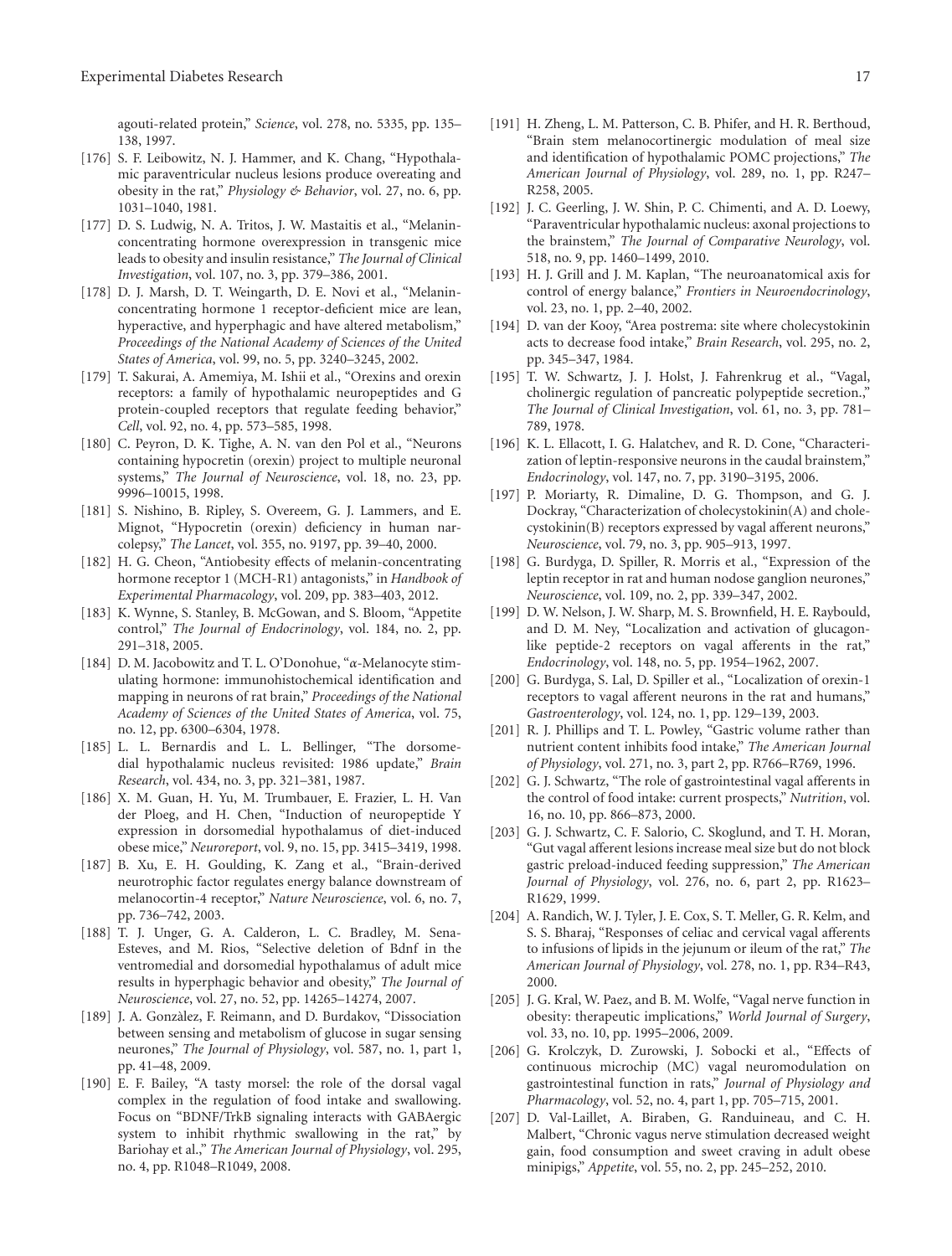- <span id="page-17-0"></span>[208] K. Gil, A. Bugajski, and P. Thor, "Electrical vagus nerve stimulation decreases food consumption and weight gain in rats fed a high-fat diet," *Journal of Physiology and Pharmacology*, vol. 62, no. 6, pp. 637–646, 2011.
- <span id="page-17-1"></span>[209] E. A. Fox, "A genetic approach for investigating vagal sensory roles in regulation of gastrointestinal function and food intake," *Autonomic Neuroscience: Basic & Clinical*, vol. 126- 127, pp. 9–29, 2006.
- <span id="page-17-2"></span>[210] H. R. Berthoud, "Homeostatic and non-homeostatic pathways involved in the control of food intake and energy balance," *Obesity*, vol. 14, supplement 5, pp. 197S–200S, 2006.
- <span id="page-17-3"></span>[211] E. T. Rolls, "Taste, olfactory and food texture reward processing in the brain and obesity," *International Journal of Obesity*, vol. 35, no. 4, pp. 550–561, 2011.
- <span id="page-17-4"></span>[212] J. L. Whitwell, E. L. Sampson, C. T. Loy et al., "VBM signatures of abnormal eating behaviours in frontotemporal lobar degeneration," *NeuroImage*, vol. 35, no. 1, pp. 207–213, 2007.
- <span id="page-17-5"></span>[213] D. Cota, M. H. Tschöp, T. L. Horvath, and A. S. Levine, "Cannabinoids, opioids and eating behavior: the molecular face of hedonism?" *Brain Research Reviews*, vol. 51, no. 1, pp. 85–107, 2006.
- <span id="page-17-6"></span>[214] M. Zhang, B. A. Gosnell, and A. E. Kelley, "Intake of highfat food is selectively enhanced by Mu opioid receptor stimulation within the nucleus accumbens," *The Journal of Pharmacology and Experimental Therapeutics*, vol. 285, no. 2, pp. 908–914, 1998.
- <span id="page-17-7"></span>[215] H. Zheng, L. M. Patterson, and H. R. Berthoud, "Orexin signaling in the ventral tegmental area is required for highfat appetite induced by opioid stimulation of the nucleus accumbens," *The Journal of Neuroscience*, vol. 27, no. 41, pp. 11075–11082, 2007.
- <span id="page-17-8"></span>[216] V. Di Marzo, S. K. Goparaju, L. Wang et al., "Leptin-regulated endocannabinoids are involved in maintaining food intake," *Nature*, vol. 410, no. 6830, pp. 822–825, 2001.
- <span id="page-17-9"></span>[217] S. N. Haber and B. Knutson, "The reward circuit: linking primate anatomy and human imaging," *Neuropsychopharmacology*, vol. 35, no. 1, pp. 4–26, 2010.
- <span id="page-17-10"></span>[218] M. S. Szczypka, K. Kwok, M. D. Brot et al., "Dopamine production in the caudate putamen restores feeding in dopamine-deficient mice," *Neuron*, vol. 30, no. 3, pp. 819– 828, 2001.
- <span id="page-17-11"></span>[219] A. DelParigi, K. Chen, A. D. Salbe, E. M. Reiman, and P. A. Tataranni, "Sensory experience of food and obesity: a positron emission tomography study of the brain regions affected by tasting a liquid meal after a prolonged fast," *NeuroImage*, vol. 24, no. 2, pp. 436–443, 2005.
- <span id="page-17-12"></span>[220] V. Bragulat, M. Dzemidzic, C. Bruno et al., "Food-related odor probes of brain reward circuits during hunger: a pilot FMRI study," *Obesity*, vol. 18, no. 8, pp. 1566–1571, 2010.
- <span id="page-17-13"></span>[221] R. J. Stubbs, A. M. Johnstone, L. M. O'Reilly, K. Barton, and C. Reid, "The effect of covertly manipulating the energy density of mixed diets on ad libitum food intake in 'pseudo free-living' humans," *International Journal of Obesity and Related Metabolic Disorders*, vol. 22, no. 10, pp. 980–987, 1998.
- <span id="page-17-14"></span>[222] M. de Lorgeril, P. Salen, J. L. Martin, I. Monjaud, J. Delaye, and N. Mamelle, "Mediterranean diet, traditional risk factors, and the rate of cardiovascular complications after myocardial infarction: final report of the Lyon Diet Heart Study," *Circulation*, vol. 99, no. 6, pp. 779–785, 1999.
- <span id="page-17-15"></span>[223] F. X. Pi-Sunyer, "Use of lifestyle changes treatment plans and drug therapy in controlling cardiovascular and metabolic risk factors," *Obesity*, vol. 14, supplement 3, pp. 135S–142S, 2006.
- <span id="page-17-16"></span>[224] B. S. Meldrum, "Glutamate as a neurotransmitter in the brain: review of physiology and pathology," *The Journal of Nutrition*, vol. 130, supplement 4, pp. 1007S–1015S, 2000.
- <span id="page-17-17"></span>[225] T. Kondoh and K. Torii, "Brain activation by umami substances via gustatory and visceral signaling pathways, and physiological significance," *Biological & Pharmaceutical Bulletin*, vol. 31, no. 10, pp. 1827–1832, 2008.
- <span id="page-17-18"></span>[226] T. Kondoh, H. N. Mallick, and K. Torii, "Activation of the gutbrain axis by dietary glutamate and physiologic significance in energy homeostasis," *The American Journal of Clinical Nutrition*, vol. 90, no. 3, pp. 832S–837S, 2009.
- <span id="page-17-19"></span>[227] J. D. Buckley and P. R. Howe, "Long-chain omega-3 polyunsaturated fatty acids may be beneficial for reducing obesity-a review," *Nutrients*, vol. 2, no. 12, pp. 1212–1230, 2010.
- <span id="page-17-20"></span>[228] D. E. Cintra, E. R. Ropelle, J. C. Moraes et al., "Unsaturated fatty acids revert diet-induced hypothalamic inflammation in obesity," *PloS ONE*, vol. 7, no. 1, Article ID e30571, 2012.
- <span id="page-17-21"></span>[229] G. J. Morton, D. E. Cummings, D. G. Baskin, G. S. Barsh, and M. W. Schwartz, "Central nervous system control of food intake and body weight," *Nature*, vol. 443, no. 7109, pp. 289– 295, 2006.
- <span id="page-17-22"></span>[230] M. D. Lane and S. H. Cha, "Effect of glucose and fructose on food intake via malonyl-CoA signaling in the brain," *Biochemical and Biophysical Research Communications*, vol. 382, no. 1, pp. 1–5, 2009.
- <span id="page-17-23"></span>[231] N. T. Bello and N. C. Liang, "The use of serotonergic drugs to treat obesity—is there any hope?" *Drug Design, Development and Therapy*, vol. 5, pp. 95–109, 2011.
- <span id="page-17-24"></span>[232] J. C. Halford and J. A. Harrold, "5-HT(2C) receptor agonists and the control of appetite," in *Handbook of Experimental Pharmacology*, vol. 209, pp. 349–356, 2012.
- <span id="page-17-25"></span>[233] C. Martin, P. Passilly-Degrace, D. Gaillard, J. F. Merlin, M. Chevrot, and P. Besnard, "The lipid-sensor candidates CD36 and GPR120 are differentially regulated by dietary lipids in mouse taste buds: impact on spontaneous fat preference," *PloS ONE*, vol. 6, no. 8, Article ID e24014, 2011.
- <span id="page-17-26"></span>[234] P. Degrace-Passilly and P. Besnard, "CD36 and taste of fat," *Current Opinion in Clinical Nutrition and Metabolic Care*, vol. 15, no. 2, pp. 107–111, 2012.
- <span id="page-17-27"></span>[235] Y. K. Shin and J. M. Egan, "Roles of hormones in taste signaling," *Results and Problems in Cell Differentiation*, vol. 52, pp. 115–137, 2010.
- <span id="page-17-28"></span>[236] R. L. Young, "Sensing via intestinal sweet taste pathways," *Frontiers in Neuroscience*, vol. 5, article 23, 2011.
- <span id="page-17-29"></span>[237] M. Niki, R. Yoshida, S. Takai, and Y. Ninomiya, "Gustatory signaling in the periphery: detection, transmission, and modulation of taste information," *Biological & Pharmaceutical Bulletin*, vol. 33, no. 11, pp. 1772–1777, 2010.
- <span id="page-17-30"></span>[238] R. E. Brolin, "Bariatric surgery and long-term control of morbid obesity," *Journal of the American Medical Association*, vol. 288, no. 22, pp. 2793–2796, 2002.
- <span id="page-17-31"></span>[239] D. E. Cummings, J. Overduin, and K. E. Foster-Schubert, "Gastric bypass for obesity: mechanisms of weight loss and diabetes resolution," *The Journal of Clinical Endocrinology and Metabolism*, vol. 89, no. 6, pp. 2608–2615, 2004.
- <span id="page-17-32"></span>[240] F. Favretti, D. Ashton, L. Busetto, G. Segato, and M. De Luca, "The gastric band: first-choice procedure for obesity surgery," *World Journal of Surgery*, vol. 33, no. 10, pp. 2039– 2048, 2009.